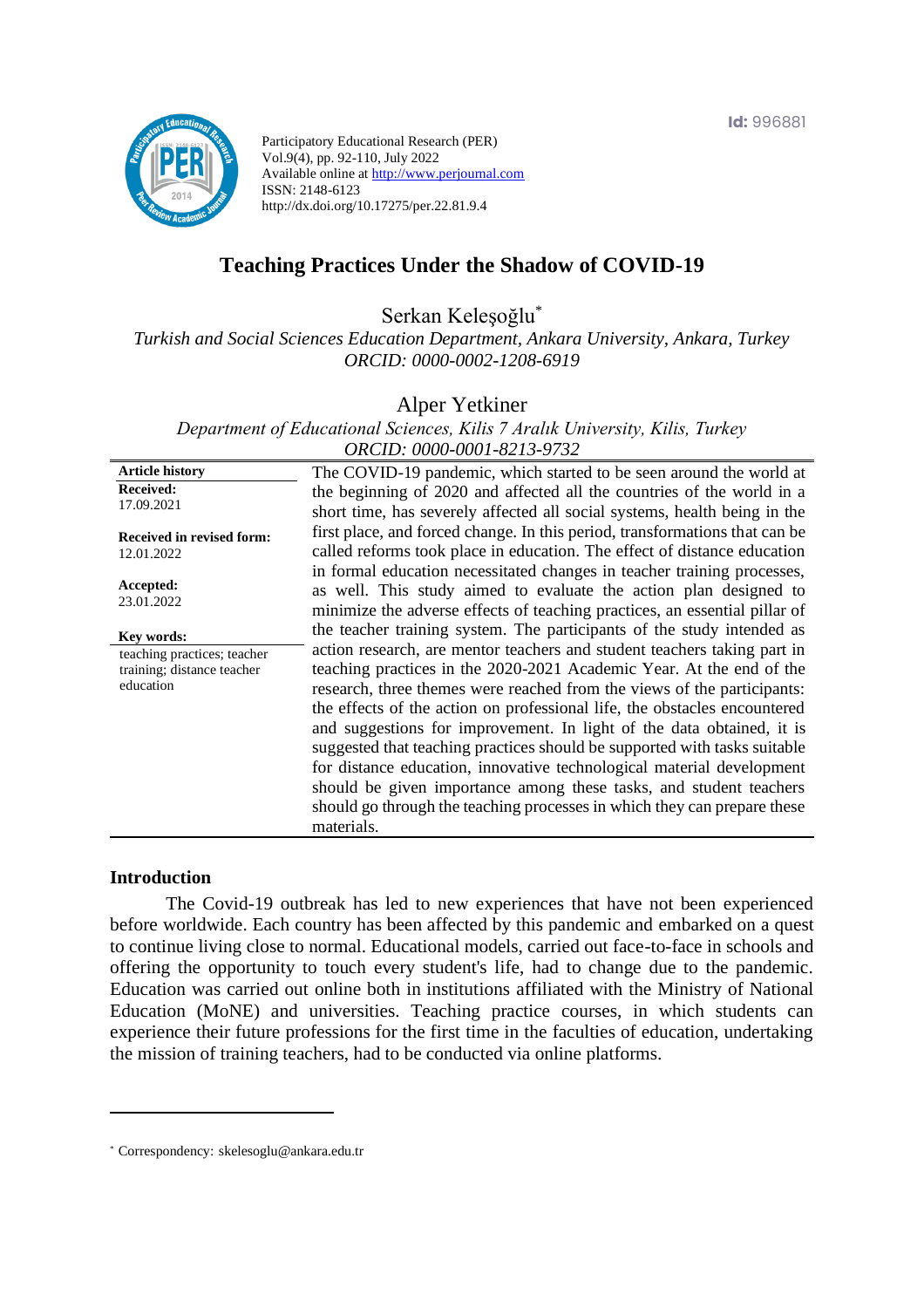It is a standard view that theory and practice-oriented courses should be included in a balanced way in teacher training models. School Experience I, School Experience II and Teaching Practice are practice courses included in the faculty of education programs to gain teaching experience (Ünlü Saratlı, 2007). In 1994, the "National Education Development Project" was initiated in cooperation with the Council of Higher Education (CoHE) and the World Bank to increase the quality of the teaching profession in Turkey. In the continuation of this project, aiming to develop faculty-school cooperation, teacher training programs implemented by education faculties were revised in 1997, and the time spent by student teachers in practice schools was increased. These practices in schools are grouped under School Experience I, School Experience II and Teaching Practice courses. In the 2006-2007 academic year, due to the insufficient number of practice schools, School Experience I and School Experience II courses started to be applied as a single course under the name of School Experience (Alkan, Şimşek, & Erdem, 2013). The school experience course, one of the practical courses, which are the primary basis of a functional teacher education program (Ekinci & Tican Başaran, 2015), is an essential step in the recognition and understanding of the teaching profession and has been very useful in terms of contributing to the professional development of student teachers with good planning (Kırçiçek & Yuksel, 2019). With the update in the Teacher Training Programs by CoHE in 2017, it was decided to remove this course and expand the Teaching Practice course from one semester to two semesters.

As the world order enables people to become connected, the risks encountered have increased at the same rate. The Covid-19 pandemic has not remained at national borders but spread over a wide area. It has affected all people regardless of their race, educational level, income, or gender (Schleicher, 2020). Due to the Covid-19 outbreak, many governments worldwide have started implementing measures limiting the number of people gathered in public places. Such precautions have disrupted the functioning of schools and universities. Along with these implementations, alternative methods have been put into practice for the continuation of education. Private schools and universities around the world have urgently launched online learning and teaching applications, and it has been underlined that this initiative is also an efficient application suitable for the natural environment of the classroom (Blankstein, Frederick & Wolff-Esisenberg, 2020, Moyo, 2020 Reimers, Schleicher, Saavedra, et al. Tuominen, 2020).

The sudden transformation from the traditional classroom model to online distance education with the pandemic has radically changed the primary working model of Higher Education worldwide. According to UNESCO, schools and higher education institutions were closed in 185 countries on April 1, 2020, and this affected more than 1.5 billion students, accounting for 89.4% of the total enrolled students worldwide (ElAref, 2020). When traditional face-to-face classes were cancelled, and schools switched to distance learning methods, face-to-face field experiences became impossible for teachers. Teachers in practice schools have started to use video conferencing platforms to help student teachers gain practical school experience skills and maintain real interaction. Some mentor teachers further stated that those online practices were as effective as traditional face-to-face lessons (Koch & Vu, 2020). Ersin, Atay, and Mede (2020) also underlined in their research that teachers had positive feelings about the online teaching experience. They stated that after the online sessions with the e-mentor and their peers, the student teachers who had anxiety at the beginning of the e-traineeship quickly got used to the new experience, enjoyed the e-class atmosphere, and felt like they were in the actual classroom. They expressed that their e-mentors played an essential role in overcoming the anxiety of student teachers by making them feel competent about effective classroom practices. They explained that there were some problems related to classroom management and

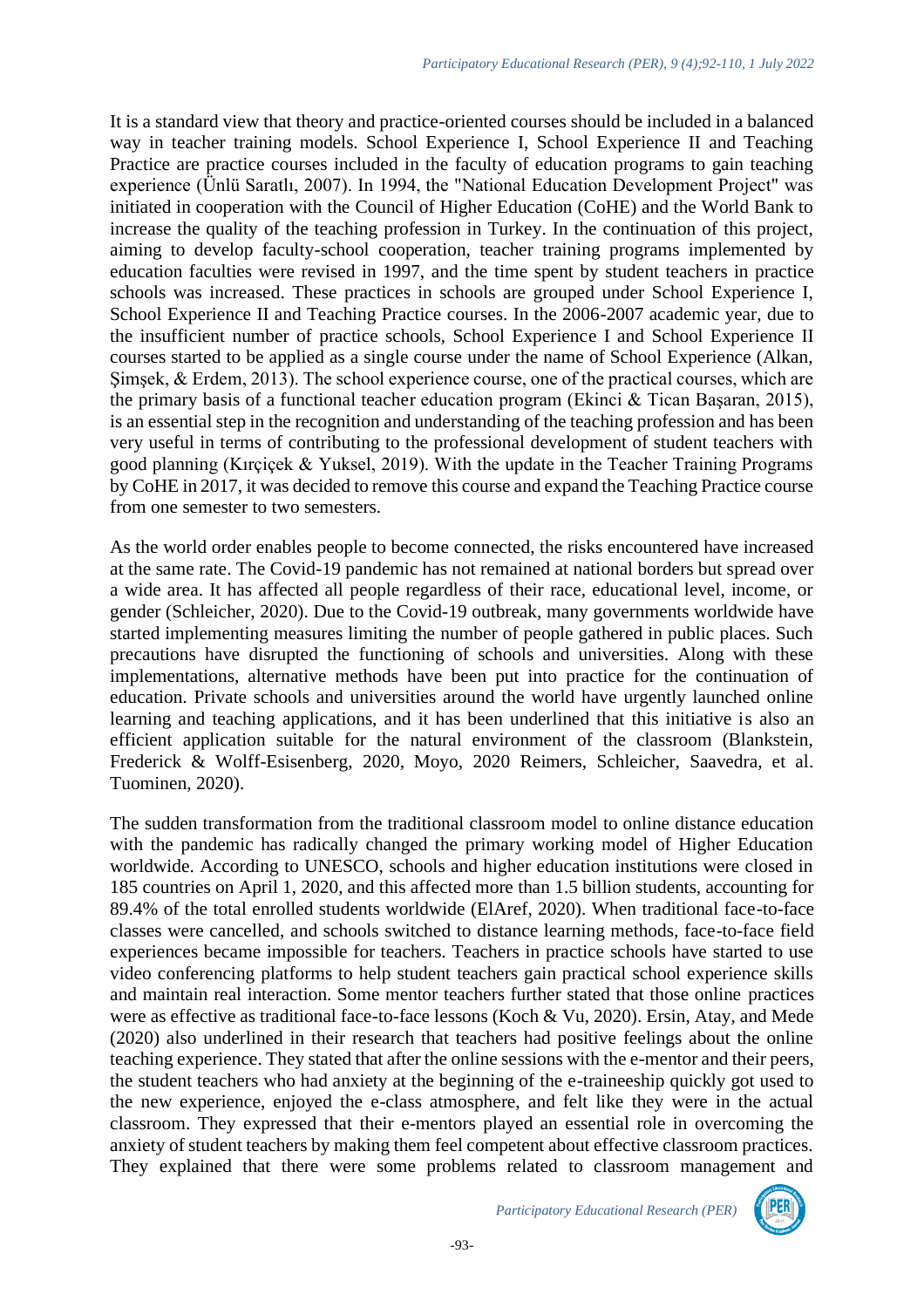infrastructure during this process; however, with the suggestions and guidance of e-mentors, solutions were found to such problems experienced in online courses.

Opinions about applied courses in education faculties vary for sure. Ping, Fudong, and Zheng (2020) emphasized that the Covid-19 pandemic indicated that teachers and students using all kinds of teaching practices gave an idea about the feasibility of online teaching and instilled the idea of suspending teaching and learning. Gonzalez-Calvo, Barba-Martin, Bores-Garcia, and Gallego-Lema (2020) stated in their research that distance teaching practice courses caused anxiety in forming the professional identities of student teachers. The role of student teachers' practices in shaping their professional identities is quite clear. It is also apparent that the practices that cannot be fulfilled, especially during the pandemic, have different effects. Eti and Karaduman (2020) stated in their research that the distance education experience of student teachers during the pandemic process did not affect their motivation negatively. However, they emphasized that some student teachers felt inadequate and thought they might have difficulties when they started the profession. Koç (2020) stated in his study that the views on teaching practice through distance education were also related to the different types of schools that student teachers attended. He expressed that the student teachers' opinions who perform their practices in schools providing education at primary, secondary and high school levels differ. Holdheide (2020), on the other hand, emphasized that the 2020-2021 academic year had some uncertainties in the new process experienced with the pandemic and that it was necessary to ensure new teachers were ready to cope with the challenges awaiting them. Scott and Harper (2020) pointed out that teacher educators faced many unknowns during this period of uncertainty. They stated that especially teacher educators had to switch to online and hybrid applications quickly. In addition, they drew attention to the importance of providing student teachers with the opportunity to practice teaching through online platforms. They emphasized that student teachers should be supported in online areas and allowed to experience teaching experience.

The Covid-19 pandemic has caused sudden changes and transformations in the education world. The continuation of teaching practice courses, which have an important role in the preprofessional experience of student teachers continuing their education in education faculties, through online platforms has created a surprise for both teacher educators and student teachers. The practices and experiences of the student teachers in a face-to-face manner in practice schools have left their place to online interaction. Student teachers experienced inadequacy and anxiety at first, for sure, yet they tried to accept the undeniable situation and continue the process in the most successful way. The effects of these courses, including the last preprofessional practice experiences of student teachers, are clear and vital for them. Therefore, it was aimed to determine the opinions of the student teachers continuing their education in education faculties and their mentors helping them about the teaching practice course during the distance education process.

The primary purpose of this research is to evaluate the action plan created for teaching practices that were tried to be carried out under the adverse effects of the COVID-19 pandemic. For this purpose, answers to the following sub-questions were sought.

- (1) What are the student teachers' opinions about the teaching practices that have been attempted to be conducted through distance education?
- (2) What are the mentor teachers' opinions about the teaching practices that have been attempted to be conducted through distance education?

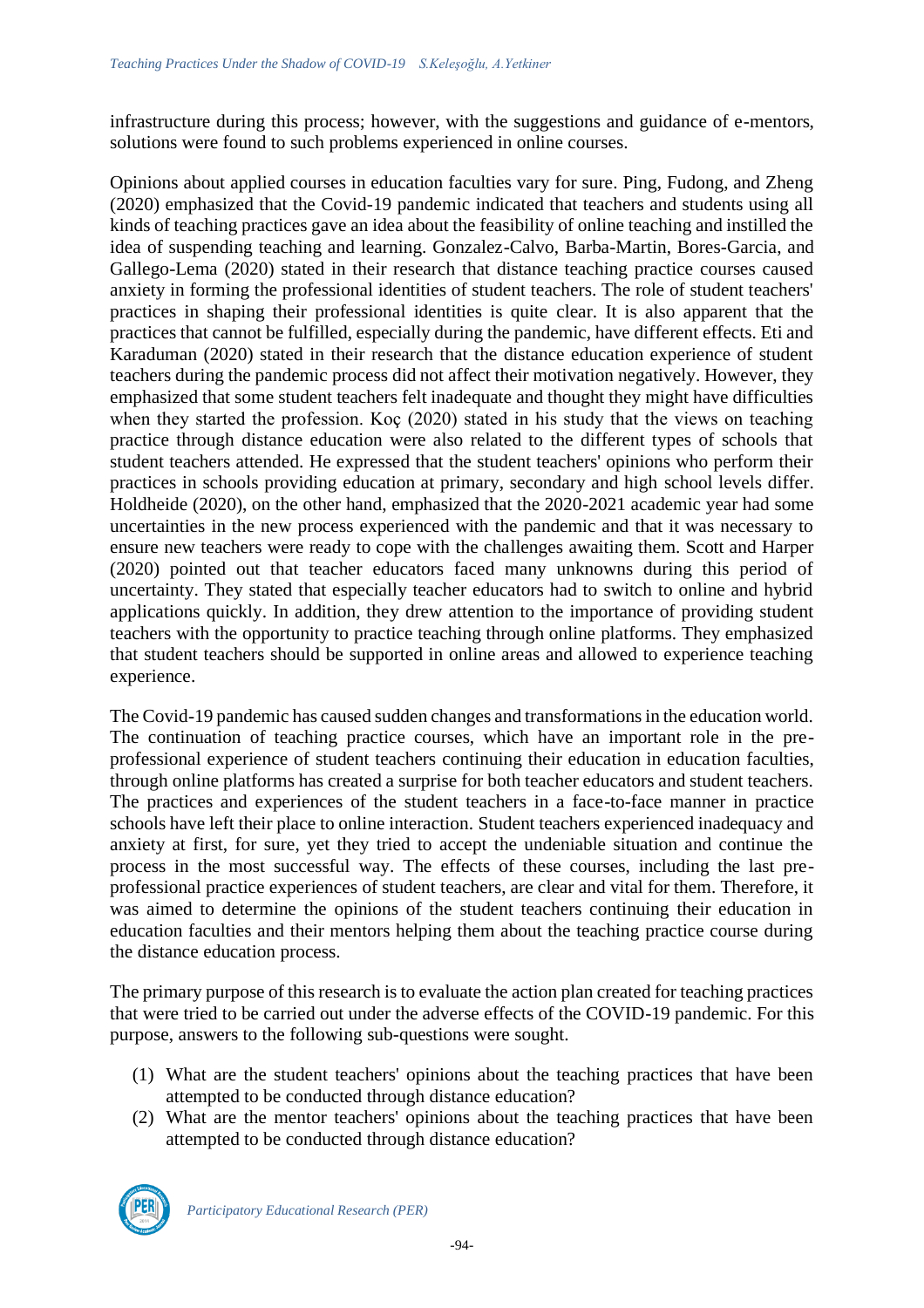### **Methodology**

#### *Research Design*

This study aimed to provide a professional experience to student teachers via the action plan prepared for teaching practices carried out through distance education due to the COVID-19 pandemic. For this purpose, the classical action research design was preferred. According to Coghan and Brannick (2010), action research is researchers and participants' identifying a problem and synthesizing new information within the cycle of planning, action, and evaluation for this problem (as cited in Gürgür, 2017). Within the framework of pandemic measures, student teachers had to carry out the practices through distance education, and this situation was revealed as a problem. A pragmatist approach was followed to find a solution to this problem and enable student teachers to have the best experience under the conditions.

Yıldırım and Şimşek (2008) explain action research as a research approach conducted by a practitioner who is involved in the practice directly or together with a researcher and uncovering the problems related to the practice process or including systematic data collection and analysis to understand and solve an already emerging problem. Ocak and Akkaş Baysal (2019) expressed that action research was a frequently used method recently and underlined that it was an essential dimension of both the quality of education and the professional development of teachers, with the information provided in-depth. Within the scope of this study, it was tried to determine the effectiveness of the practices of the faculty members conducting the teaching practice course to solve the problem identified.

Within the context of this research, the Action-Reflection Cycle in Figure 1 was acted upon before the action research in accordance with the McNiffi Model. As of March 2020, in the Spring Term of the 2019-2020 Academic Year, various measures were determined since teaching practices had to be carried out through distance education. After these studies, evaluation studies were carried out on the determined measures with the student teachers, mentor teachers and the instructors conducting the course, and an action plan was prepared for the next term.



Figure 1. An Action-Reflection Cycle

With the improvements made from the previous term, the following stages were carried out for the Fall Semester of the 2020-2021 Academic Year: 1. Determination of the action plan, 2. Sharing the action plan with the student and mentor teachers, 3. Implementation of the action plan and 4. Evaluation of the action plan. The action plan was submitted to the Validity

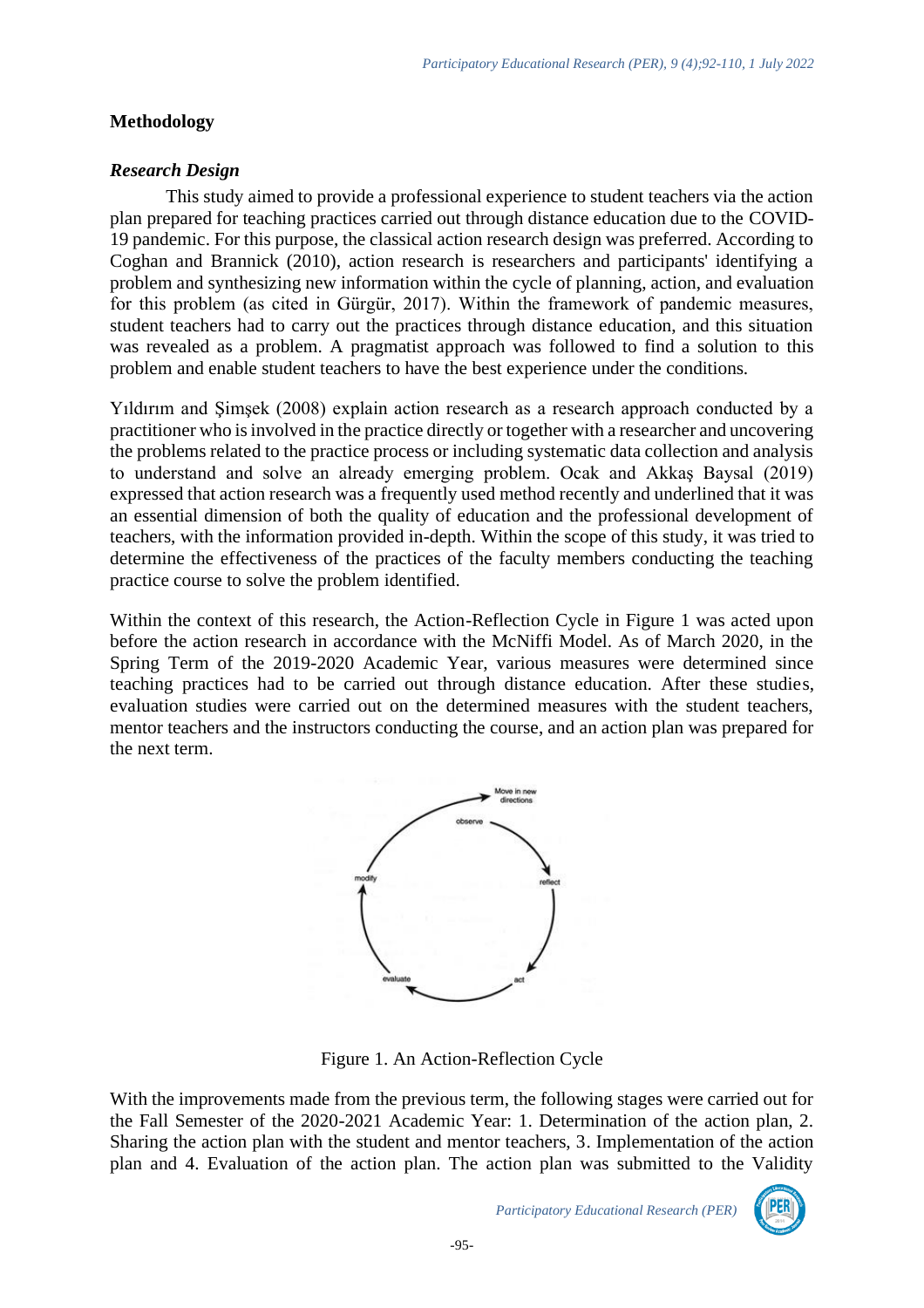Committee's evaluation before implementation and was communicated to the relevant stakeholders after obtaining approval. In the research, seventeen tasks were determined for twelve weeks, and these tasks were carried out by student teachers between October 19, 2020 - January 15, 2021.

The weekly sub-tasks of the designed action plan and the objectives of the tasks are presented in Table 1.

|                | <b>Practice Task</b><br>Week                                                                                                                                                                | <b>Practice Task Rationale</b>                                                                                                                                                                                                                                                                                                                                                                                                                                                                                                                                                                         |
|----------------|---------------------------------------------------------------------------------------------------------------------------------------------------------------------------------------------|--------------------------------------------------------------------------------------------------------------------------------------------------------------------------------------------------------------------------------------------------------------------------------------------------------------------------------------------------------------------------------------------------------------------------------------------------------------------------------------------------------------------------------------------------------------------------------------------------------|
| 1              | • Analysis of the annual plan of<br>the applied grade level<br>• Article analysis on distance<br>education                                                                                  | To check whether the annual plans are arranged<br>$\bullet$<br>according to the distance education process and raising<br>an opinion in the student teachers about the<br>applicability of the prepared plan<br>• What is distance education? What are the conditions<br>to be considered in distance education? To raise<br>awareness about teacher behaviors supporting distance<br>education and teaching materials that can be used                                                                                                                                                                |
| $\mathfrak{2}$ | • Interview with the mentor<br>teacher about the distance<br>education<br>• Examining the contents of the<br>relevant grade level in the EBA<br>(Educational Information<br>Network) system | To make them realize the situations that they may<br>$\bullet$<br>encounter in the distance education process by using<br>the mentor teachers' experience<br>To make them be aware of the effects of the<br>applications made on EBA TV, which stands out in the<br>distance education process in terms of the teaching<br>profession and field knowledge/education<br>• To ensure that they have information about the<br>materials in the EBA system, which includes the<br>resources they can benefit from during the process                                                                       |
| 3              | • Observation of virtual<br>classroom management<br>• Analysis of the behaviors of<br>questioning, answering, and<br>using reinforcement.                                                   | • To make them determine the situations that should<br>be considered in their practices and the precautions to<br>be taken by observing how the teacher-student<br>interaction and the process are carried out by the<br>teacher in the virtual classroom environment<br>• To make them recognize the appropriateness of the<br>teacher's questioning behaviors, the relationship and<br>level of the acquisition of the questions asked, as well<br>as the response behaviors of the students and the<br>reinforcements used by the teacher, and to ensure that<br>they adapt them to their practices |
| $\overline{4}$ | • Analysis of teaching methods<br>and techniques applied in the<br>virtual classroom                                                                                                        | • To make them establish the relationship between the<br>teaching methods and techniques preferred by the<br>teacher in virtual classrooms with the learning<br>outcome, to make them realize how they are applied,<br>what they should pay attention to when applying and<br>what kind of arrangements they should make                                                                                                                                                                                                                                                                               |
| 5              | • Examining course materials<br>• Analysis of the use of the<br>textbook and other teaching<br>materials in the virtual<br>classroom                                                        | • To make them be aware of the characteristics of the<br>course materials used by the teacher and how they can<br>be prepared, unlike face-to-face education<br>• To make them be aware of how teaching materials<br>are used in virtual classrooms and to provide ideas on<br>how to use the materials they will prepare                                                                                                                                                                                                                                                                              |

Table 1. Weekly Practice Tasks and Rationales Designed for Distance Education

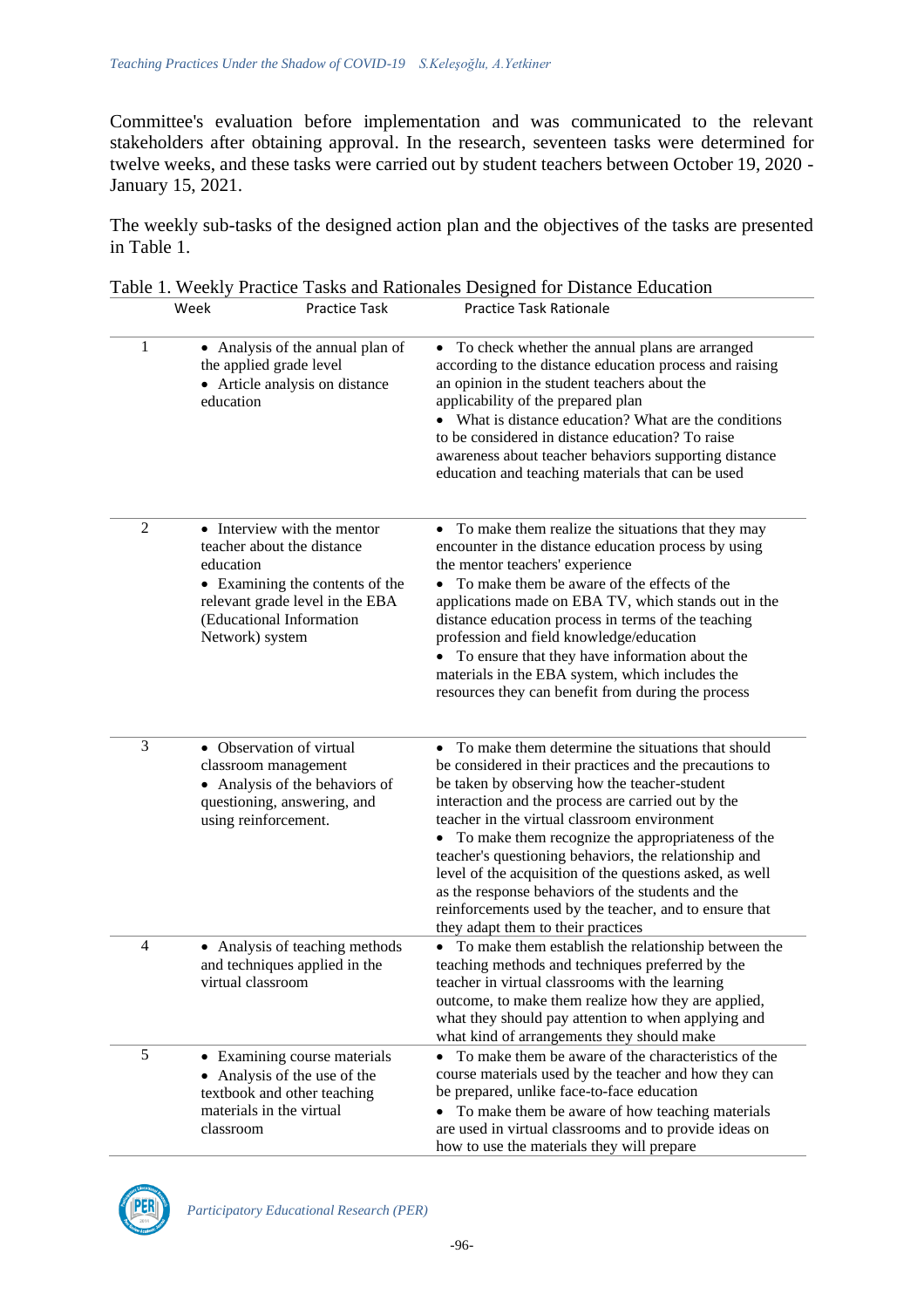| 6  | • Preparation, application, and<br>evaluation of modules suitable<br>for an outcome or a learning<br>group | To make them experience how to benefit from a<br>module in virtual classrooms                        |
|----|------------------------------------------------------------------------------------------------------------|------------------------------------------------------------------------------------------------------|
| 7  | • Preparation, application, and<br>evaluation of an online<br>worksheet for a learning<br>outcome          | To make them experience how to use the online<br>worksheet in virtual classrooms                     |
| 8  | • Preparation, application, and<br>evaluation of a performance<br>evaluation tool for a learning<br>group  | To make them experience how to use the<br>performance assessment tool in virtual classrooms          |
| 9  | • Preparation, application, and<br>evaluation of a test for a learning<br>area                             | To make them experience how to use test type tools<br>for evaluation in virtual classrooms           |
| 10 | • Micro teaching practices                                                                                 | To gain them the ability to design and implement                                                     |
| 11 | Preparation, application, and<br>$\bullet$<br>evaluation of a lesson plan for a<br>learning outcome        | virtual classroom management and a constructivist<br>teaching process suitable for learning outcomes |
| 12 | • Preparation, application, and<br>evaluation of a lesson plan for a<br>learning outcome                   |                                                                                                      |

#### **Participants**

The study group of the research consists of the mentor teachers working in the practice schools affiliated with the Ministry of National Education and the student teachers participating in the practices. In the determination of the study group, the criteria of having a Teaching Practice Certificate given by the Ministry of National Education for mentor teachers and attending teaching practice in schools were determined for student teachers. Therefore, criterion sampling was preferred from the purposive sampling method. Within the scope of the study, research data were collected from four mentor teachers working in four different schools and sixteen student teachers conducting their practices under the mentorship of teachers among fifty-four student teachers and thirteen mentor teachers who carried out teaching practices in the 2020-2021 academic year. Information about the participants forming the study group is presented in Table 2.

| Participant Group      | School<br>Teaching<br>Seniority |                          | of         | Teaching | Class       | Code           |                  |
|------------------------|---------------------------------|--------------------------|------------|----------|-------------|----------------|------------------|
|                        |                                 | Seniority                | Mentorship |          | Practice    | Level<br>of    |                  |
|                        |                                 |                          |            |          | Certificate | Practice       |                  |
| <b>Mentor Teacher</b>  | A                               | 25                       | 5          |          | Available   | $6 - 7$        | M1               |
|                        | B                               | 22                       | 5          |          | Available   | $6 - 7$        | M <sub>2</sub>   |
|                        | C                               | 15                       | 3          |          | Available   | $5 - 6$        | M <sub>3</sub>   |
|                        | D                               | 12                       | 3          |          | Available   | $5-6$          | M4               |
| <b>Student Teacher</b> | A                               | $\overline{\phantom{0}}$ |            |          | -           | 6              | ST1              |
|                        | A                               | $\overline{\phantom{a}}$ |            |          | ۰           | 6              | ST <sub>2</sub>  |
|                        | A                               | $\overline{\phantom{a}}$ |            |          | -           | 6              | ST <sub>3</sub>  |
|                        | A                               | $\overline{\phantom{0}}$ |            |          | ۰           | 6              | ST <sub>4</sub>  |
|                        | B                               | -                        |            |          | -           | $\overline{7}$ | ST <sub>5</sub>  |
|                        | $\, {\bf B}$                    | ۰                        |            |          |             | 7              | ST <sub>6</sub>  |
|                        | B                               | ۰                        |            |          |             | 7              | ST <sub>7</sub>  |
|                        | B                               | $\qquad \qquad$          |            |          |             |                | ST <sub>8</sub>  |
|                        | $\mathcal{C}$                   | $\overline{\phantom{0}}$ |            |          |             | 5              | ST <sub>9</sub>  |
|                        | $\mathcal{C}$                   | $\qquad \qquad$          |            |          |             | 5              | ST <sub>10</sub> |
|                        | $\mathcal{C}$                   |                          |            |          |             | 6              | <b>ST11</b>      |

#### Table 2. Information and Codes of the Study Group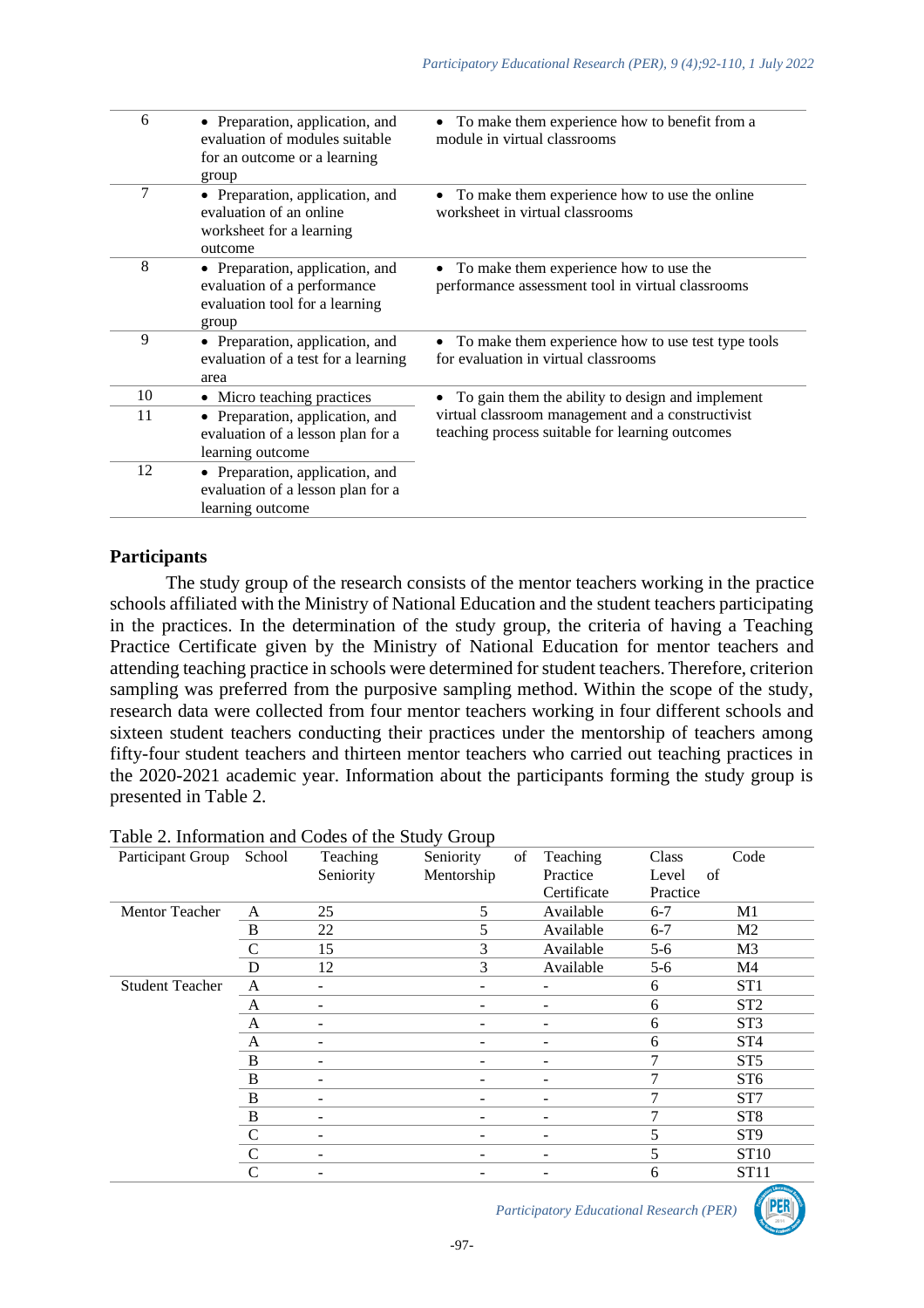|  | $\overline{\phantom{a}}$ | $\overline{\phantom{a}}$ | $\sim$                   | CDM                  |
|--|--------------------------|--------------------------|--------------------------|----------------------|
|  | $\overline{\phantom{a}}$ | $-$                      | $\sim$                   | $\sim$ $\sim$ $\sim$ |
|  | $\sim$                   | $\overline{\phantom{a}}$ | $\sim$                   |                      |
|  | $\overline{\phantom{0}}$ | $\overline{\phantom{a}}$ | $\sim$                   |                      |
|  | -                        | $-$                      | $\overline{\phantom{a}}$ |                      |

#### *Data Collection Tool*

In the study, the interview technique was preferred to collect data. With semi-structured interviews, participants are asked to describe the world they perceive with their thoughts. Therefore, it is preferable that the questions are generally open-ended (Merriam, 2013). One of the most important conveniences of this meeting logic is that the negotiations align with a particular protocol. Thus, systematic, and comparable information is obtained (Yıldırım & Şimşek, 2008).

The semi-structured interview form to be used in the interviews was prepared by taking the opinions of people from different fields of expertise. The form was finalized in line with the feedback and made suitable for the interview. After the finalization of the form, a pilot interview was conducted with a student teacher and a mentor teacher. The responses received were transcribed and written down. At the last stage, the content validity of the form was provided, and it was determined that the questions were sufficient. The questions in the interview form are as follows:

Interview Questions for Student Teachers:

- (1) What are your opinions on the tasks expected from you in your practices carried out through distance education?
- (2) What other studies or tasks could be included in the distance education process regarding preparation for professional life?
- (3) How would you evaluate the practices carried out through distance education regarding preparation for professional life?

Interview Questions for Mentor Teachers:

- (1) What are your opinions on the tasks required from student teachers within the scope of the practice carried out through distance education?
- (2) What other studies or tasks could be included in the distance education process regarding preparation for professional life?
- (3) How would you evaluate the practices carried out through distance education in terms of preparing student teachers for professional life?

Interviews were conducted online between 18-22 January 2021. Interviews were held individually with the mentor teachers and in a focus group format with the student teachers. Each interview lasted between 15 and 20 minutes on average. At the beginning of the interviews, the participants were informed, and the interviews were conducted accordingly. During the process, weekly meetings were held with student teachers and their portfolios were examined at the end of the term. It was seen that the student teachers completed the scheduled tasks.

### *Data Analysis*

The data were analysed according to the deductive content analysis approach. The data of the research were coded first, and categories were created according to the coded data. Codes

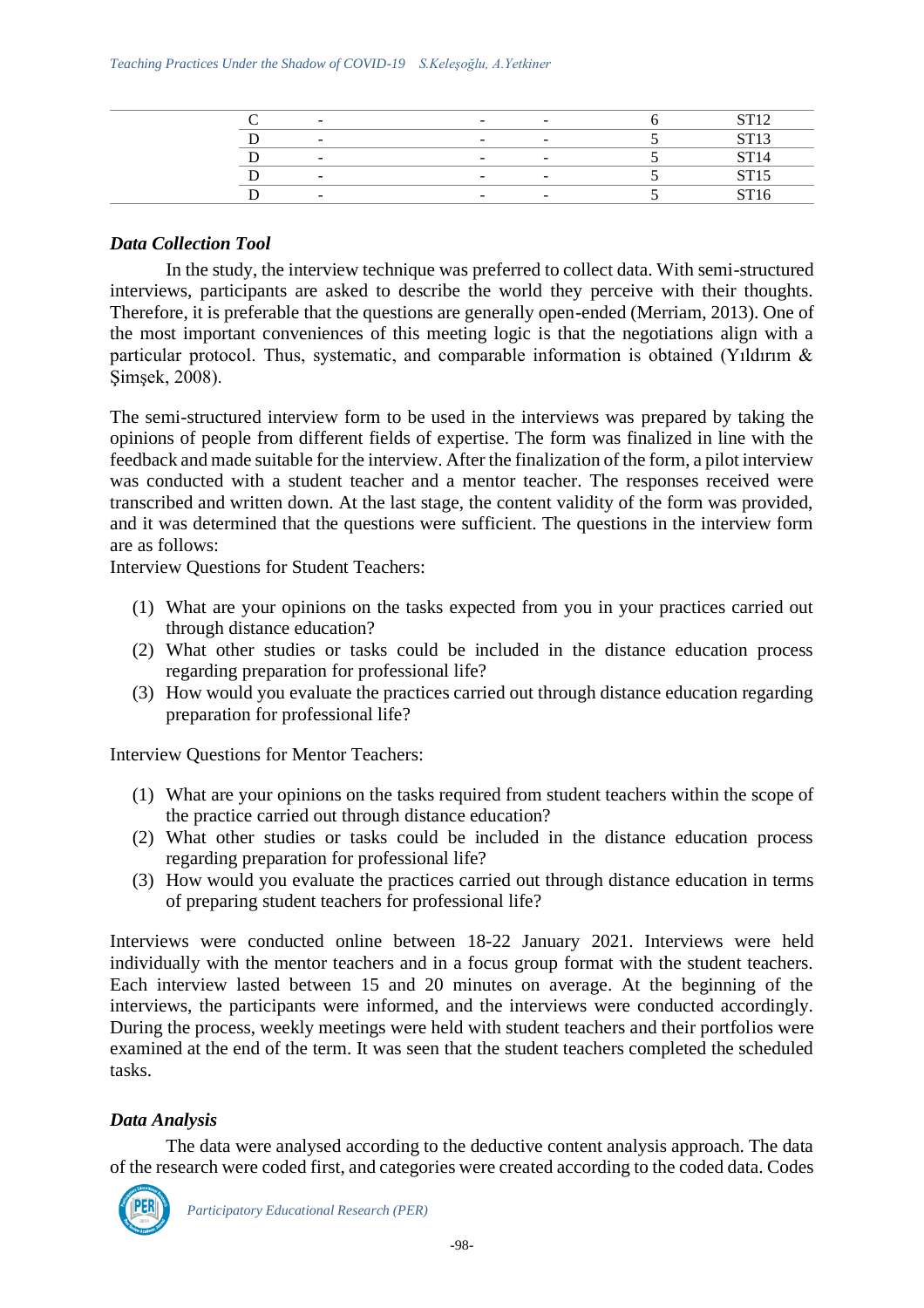and categories were placed under the relevant themes; the themes were interpreted and turned into findings. The themes and categories obtained in the study are presented in Figure 2.



Figure 2. Themes and Categories Reached as a Result of the Analysis

As a result of the research, three themes were reached: "Effects of Action on Professional Life", "Obstacles Encountered by Action", and "Improvable Aspects of Action". The categories under each theme were interpreted by giving the opinions of teachers and student teachers together and presented with direct quotations.

# *Validity and Reliability of the Research*

Within the scope of the study, validity and reliability were tried to be ensured by transferability and consistency. The participants' views were tried to be presented with direct quotations under the heading of the relevant theme and category. At the stage of interpretation of the findings, the literature support was limited due to the insufficient number of studies on teaching practices through distance education yet.

### *The Role of Researchers*

In qualitative research, researchers' approach to the study and their prejudices can affect the research process and outcome (Creswell, 2005). The individuals conducting this research carried out courses such as School Experience and Teaching Practice in different majors at state universities and took part in Faculty-School Cooperation boards in their institutions. Besides, they researched communication between the mentor teacher and student teachers and practice courses.

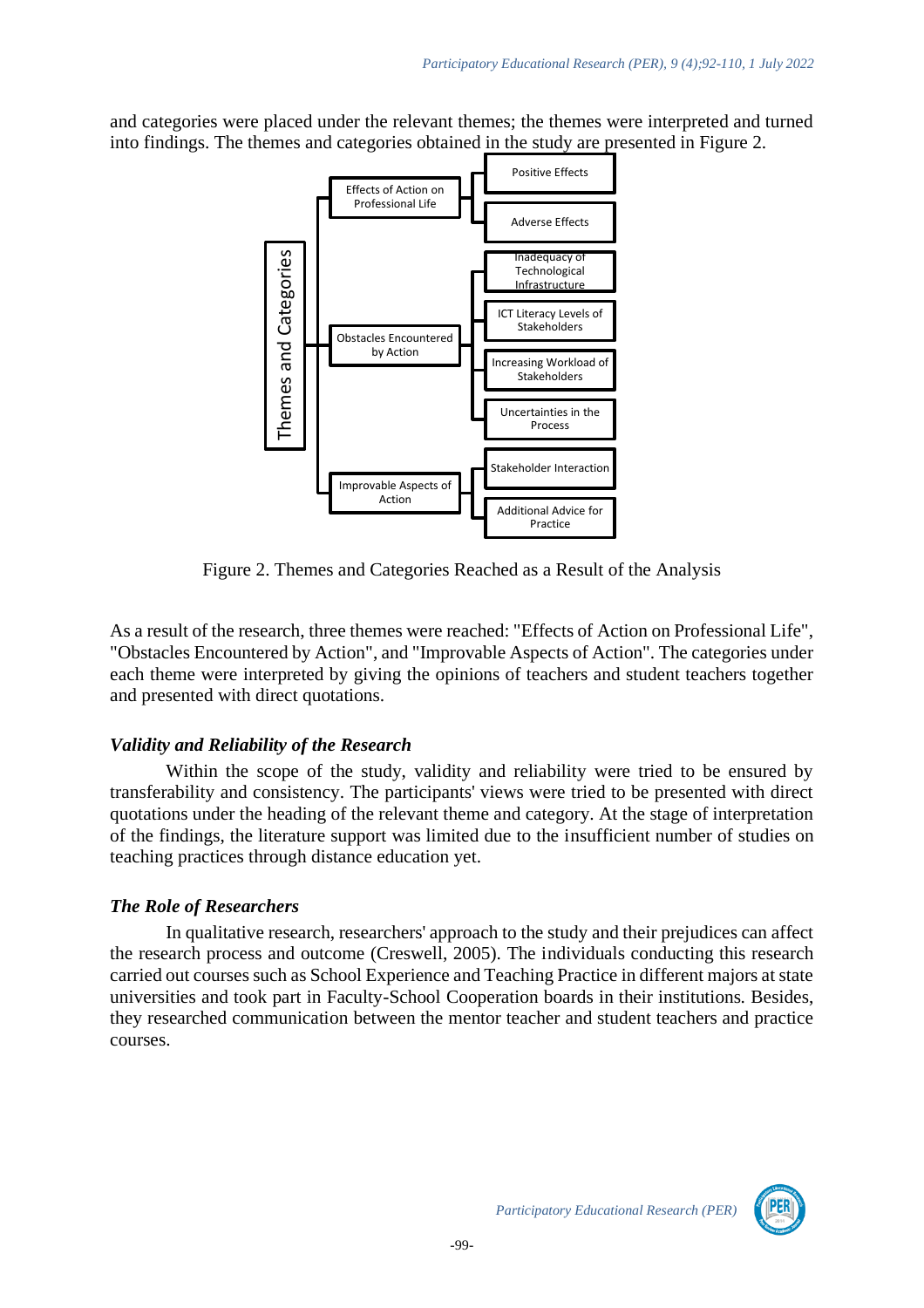# **Findings**

## *Effects of action on professional life*

Most of the actions taken differently from the face-to-face practice in the practice course conducted through distance education because of the Covid-19 pandemic, in order to contribute to the professional life of the practice students at the highest level, were evaluated by the mentor and student teachers as having positive effects on their professional life. However, some of the students stated that some practices had adverse effects on professional life.

### *Positive effects*

Both mentor and student teachers were faced with the emergency distance learning process, not a planned situation. During this process, everyone tried to reach the best possible in the existing conditions rather than realizing the ideal. When evaluated from this point of view, both groups stated that the expected studies had positive effects on professional life.

Both mentor and student teachers who had to conduct lessons through distance education expressed that they gained a new experience in this process, which they would not carry out with face-to-face education. Mentors also stated that they were caught unprepared for this process, had not carried out distance education before and applied different tools, especially online course platforms, by trial and error. Additionally, within the scope of the tasks requested from them and applying these in the class, student teachers stated that they learned many tools by using.

*ST5: "Since the only source enabling us to reach the student was online environments, we prepared materials such as modules, worksheets, and tests via different applications. I had heard the names of programs such as Wordwall, LearningApps, Kahoot and Mind Master before, but I understood better how to use them when I had the opportunity to practice in the course."*

*ST8: "I had heard of many applications in the material development course and learned how to use them, but at first, I had a hard time using them to develop content directly for the social sciences course. I had problems applying the first worksheets I developed, but I can say that I produced better works towards the end."*

### *Adverse effects*

Although it is not foreseen that the practices planned to eliminate the negativities of the emergency distance education and realize the most appropriate process may have adverse effects on professional life, some situations were evaluated under this heading by the student teachers. On the other hand, mentor teachers did not share an opinion that could be included under this category. Student teachers stated that they encountered performances below their expectations in examining the annual plan, watching, and evaluating a sample lesson on EBA TV, and analyzing how course books were used. This situation negatively affected their perspectives on the profession and caused them to worry that they would have difficulty transferring theoretical knowledge into practice. In this regard, some of the student teachers expressed their opinions as follows:

*ST3: "I was shocked at the annual plan review, the first task of the term. Everything was stated in general in the annual plan shared with us. Assessment and evaluation were covered the same everywhere; methods and techniques were not mentioned. For a long time, we could not know how to analyze the annual plan."*

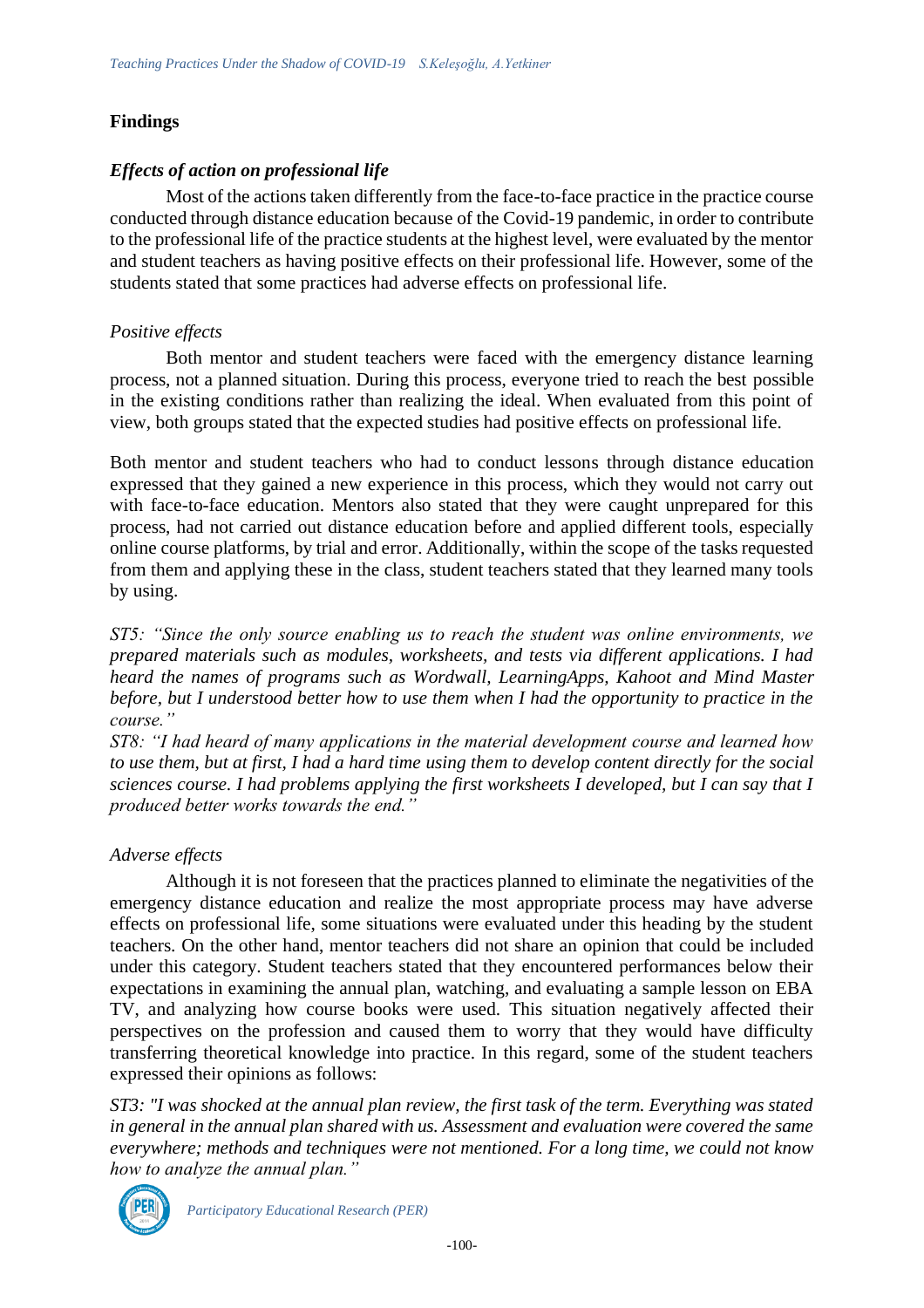*ST4: "I watched a social sciences lesson on EBA TV and saw nothing but lectures. There was not a sign of the constructivist approach we were taught. Of course, since it is distance education, it may not be right to expect different methods to be applied, but I fell asleep while watching it."*

*ST7: "We were taught not to make students read a chapter from the textbook, but this was how the textbook was used in distance education. I could not find anything to comment on how the textbook was used. It was nothing more than an object for giving homework and reading."*

#### *Obstacles encountered by action*

The main negativities brought by the distance education process also negatively affected the level of realization of the action, which was considered a precaution. Distance education dependent on technology can only be successful to the extent that this technology is accessible. The implemented action plan and the main negativities were directly affected within the framework of the following dimensions.

#### *Inadequacy of technological infrastructure*

Both student teachers, mentor teachers, and primary school students had problems from time to time in internet connection, accessing and effectively using computer/phone/tablet tools and so on regarding online classes. Mentors and student teachers participated in the lessons at a rate of almost 100%, but there were problems in the participation of the students due to the problems of infrastructure and access to tools. While some groups had to practice with the participation of 5-6 middle school students on average, this number increased to around 15 in some groups. Mentor teachers stated that there are many different variables related to this situation. Some of the mentor teachers' opinions on the subject are as follows:

*M2: "Since our student profile is from low socio-economic level, the number of students having a quality connection at home is very few. Therefore, we cannot say anything when the student does not attend the lesson. We try to inform their parents about homework through applications such as WhatsApp as much as we can."*

*M3: "Most of our students connected to the classes via their parents' mobile phones. Many of them had difficulty using the camera and microphone for this reason. They had to attend the lectures only as listeners."*

*ST1:"The internet connection at our house was feeble. I had a hard time attending even my regular faculty classes, but I attended my practice classes no matter what."*

While student teachers were required to attend practice courses for 6 hours per week, some students had to attend only their own practice due to the internet quota problem. Because of this issue, student teachers had to choose between the faculty and the practice courses from time to time, and they preferred the practice course.

### *ICT literacy levels of stakeholders*

As stated before, the emergency distance education process caught all stakeholders unprepared. Online environments such as Zoom have suddenly settled in the center of life. Being able to use these environments effectively also requires specific information and communication technologies literacy. A certain level of improvement has been achieved in teachers for the more effective use of these applications, primarily through online workshops

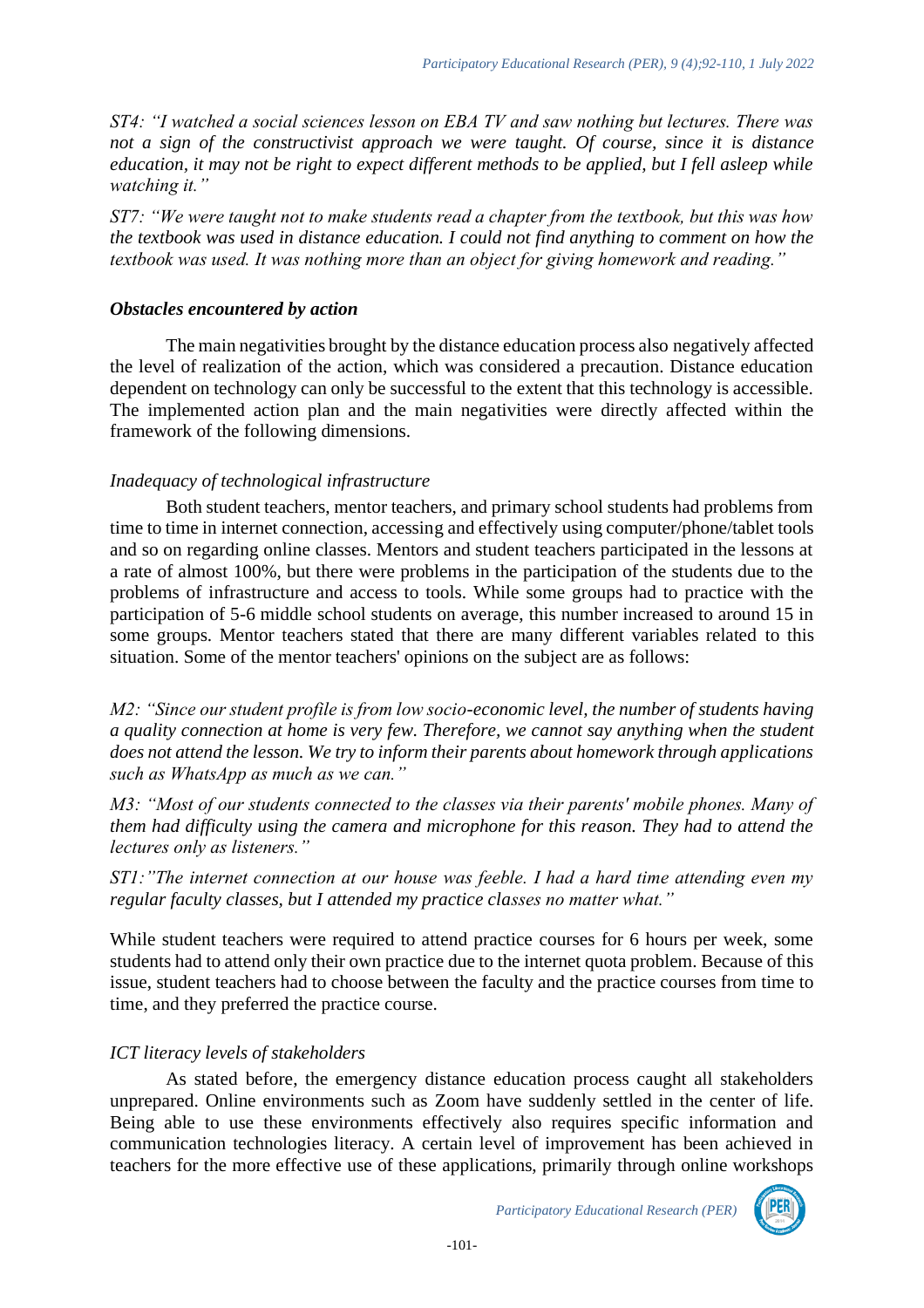held by the Provincial Directorates of National Education. The opinions of the mentor and student teachers evaluated under this title are as follows:

*M1: "We did not know what to do after the decision taken in March. I had never heard of zoom until that day. We completed that period with a bit of groping. In the summer, I attended a seminar of ....... District Directorate of National Education. I learned how to use Zoom more effectively, but the actual problem was that the student did not know how to use it."* 

*M2: "We did not receive such an education at the university. Therefore, it was not very easy at first. Afterwards, we started using it at a basic level, but this time we started to have difficulties because of the students' not knowing how to use it."*

*ST1: "We adapted to Zoom very quickly, but we had difficulties while conducting lessons in that environment. First of all, since we carried out our lessons from the teacher's zoom account, there was much time lost in the processes of granting host authorization and accepting students to the course."* 

*ST13: "Since I am already interested in technology, it was not difficult for me. However, it was challenging to use with children during the class."*

*ST16: "In fact, the only issue is how to use an application more effectively than just using it. I know how to let the children speak out, but when they open their microphone and say something without permission, things get complicated."*

#### *Increasing workload of stakeholders*

As in most sectors, working from home has negatively increased the workload of people. In particular, teachers had to update their lesson plans and materials suitable for online environments, and they tried to increase their students' motivation by contacting through communication tools. This situation led to the disappearance of the concept of working hours during the day, the evening classes to be held, and the parent or student to see their teacher as accessible at any time in the evening. The increase in the workload of teachers negatively affected their mentoring duties, as well. The steps of examining the lesson plans of the student teachers, giving feedback, doing interviews after the lesson, and evaluating the practices were conducted more ineffectively compared to face-to-face teaching.

*M2: "Previously, we would give feedback to the student teachers at the end of the lesson at school. We could talk while drinking tea in the teachers' room. In this process, as soon as one class was completed, we started another lesson. So, we had to do our evaluations later."*

*M3: "We have no free time left. Students ask the same question one by one repeatedly. We try to answer each time. However, if the student does not understand, this time the parent writes us at night."*

*M4: "We had to change our lesson plans. It became more difficult to find tables, graphs, and presentations suitable for the course. Our presentations, which worked well while sharing in the classroom, were not functional in distance education. They seemed small on the screen. The order of the pictures changed."*

On the other hand, student teachers stated that requested homework and readings in the courses they were responsible for in their faculty negatively affected the process.

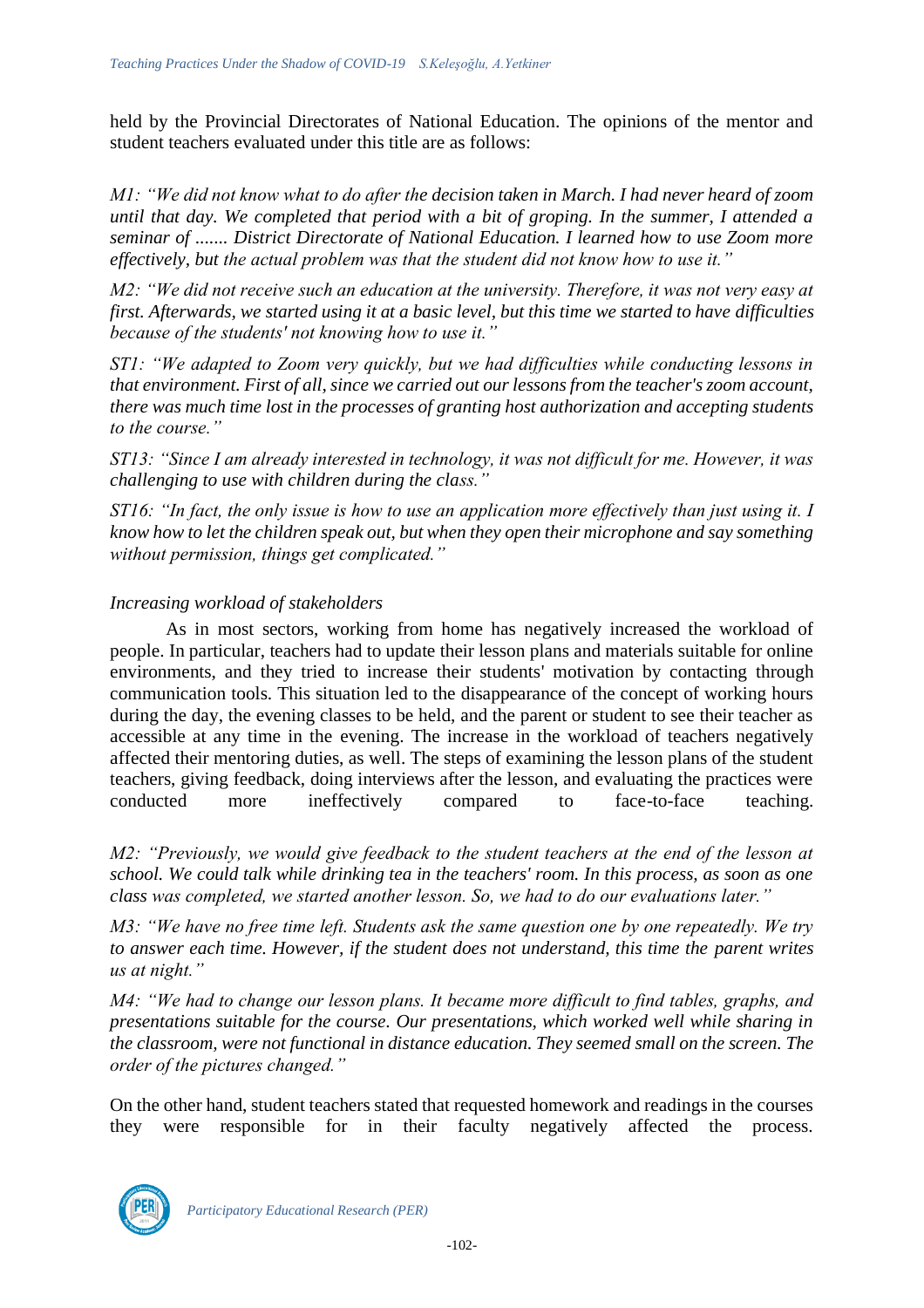*ST6: "Each professor demanded homework. Because we had to prepare homework from 10 different courses, we had difficulty being creative and allocating time to our practices."*

*ST11: "We read from different sources so that our teachers will like our assignments, and we try to make connections. An exam that I can normally finish in 1 hour lasts ten days when it is homework."*

#### *Uncertainties in the process*

With the decision taken on March 16, 2020, schools were closed for three weeks due to the pandemic, and it was announced that education would continue online. From that period, decisions regarding face-to-face teaching were made at specific grade levels from time to time, depending on the course of the pandemic, and were implemented for a short time. Additionally, the statements made by the official authorities regarding the evaluation of the students, their attendance status, and the date of the national exams created uncertainty. In this uncertain environment, situations such as making lesson plans in schools, conducting some course hours online and some face-to-face in diluted classes in schools within the framework of pandemic measures adversely affected all education stakeholders. Unanswered questions in this process prevented the establishment of a system. While face-to-face education is carried out in institutions affiliated with the Ministry of National Education, the decision of universities to continue distance education led to situations such as the student teachers had to try to practice face-to-face education remotely. The effects of this uncertainty and the opinions of mentor and student teachers are as follows:

*M2: "At the beginning of this term (2020-21), we conducted courses face-to-face in some classes; then we continued remotely. We had a hard time adjusting teachers' schedules for these changes. I wish it had been a straightforward decision so we would not have wasted time with constant planning."*

*M4: "We were caught unprepared last term, but at the beginning of this term, everything could have been more planned. Therefore, we could not know how to support the trainees (student teachers). Constant uncertainty, changing lesson plans, trainees had their own courses, too. Clashing classes with those..."*

*ST6: "Some weeks were very ineffective. Face-to-face education started at the school, but I was not in the city. Some of my friends wanted to go to schools and participate in face-to-face education, but I could not do so even if I wanted to. Therefore, this uncertainty caused us not to follow the process effectively."*

*ST9: "We tried to keep up with a plan with our teacher constantly. The teacher said that two lessons of Social Studies were face-to-face, one was online, but instead of that course, he/she would direct us to elective courses. So, things got complicated. My major is social studies, I need to practice, but we meet online in students' elective courses. After a while, when the process turned to distance education again, things seemed to work out."*

### *Improvable aspects of action*

With the start of distance education in the 2019-2020 academic year, practical precautions were taken by the faculty implementation coordinator. These measures were to make the process as effective as possible and were evaluated with the opinions of student teachers and faculty members at the end of the semester. This evaluation also guided the measures to be taken for the teaching practices of the 2020-2021 academic year. Stakeholders



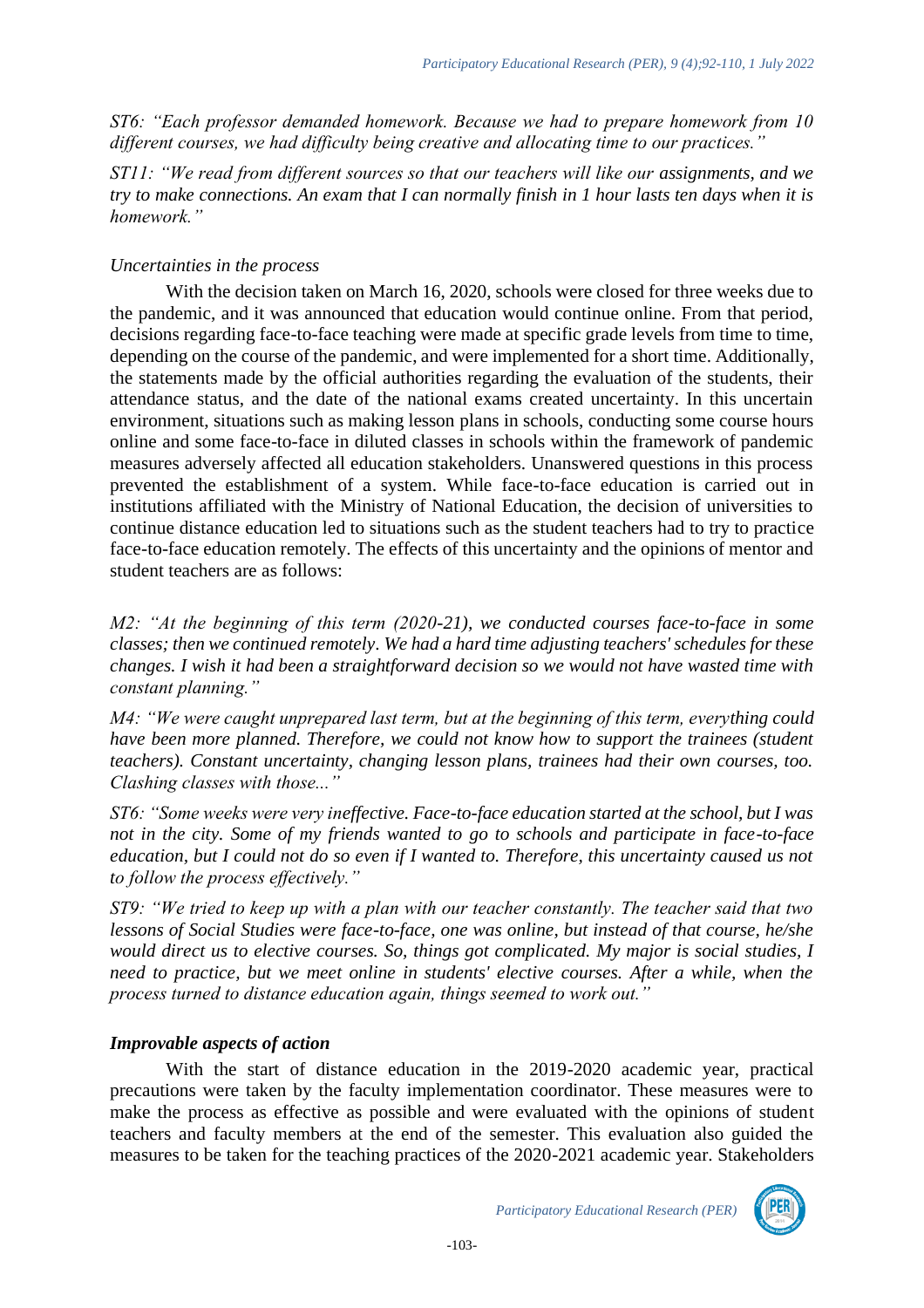made suggestions for implementing the action plan realized in this direction and its implementation in the following years. While some of these suggestions were for the functioning of the teaching practice, the other part was for the tasks to be carried out by the student teachers.

#### *Stakeholder evaluation meetings*

The Ministry of National Education conducts the practices to be carried out by the student teachers in schools according to the Clinical Counselling Model. In this model structuring, each faculty member mentors eight students and each teacher mentors four students. Student teachers must practice for twelve weeks, and at least four of these practices are evaluated by the mentor teacher and instructor. To evaluate these courses, tasks such as holding meetings with stakeholders and analyzing the videos, if any, were expected. Mentor teachers, who conducted this process face-to-face before, stated that instructors were able to participate more effectively in the distance education process and find time to evaluate over the programs like Zoom. Regarding this, the opinions of the teachers are as follows:

*M1:"In previous years, we could not find time to meet with the instructors coming for the teaching course. At the end of the lesson, either I had another class, or the instructor had to return to the university. Even if we found the time, it was constrained. It is not like that now. Even though we do not have time when the lesson is over, we can meet at an hour in the evening and evaluate comfortably. I think that was the only good thing about this process."*

*M2: "We had not met much before as we did this year. I think the evaluations we had made with the students before were not as effective as they were this year."*

*M4: "As you know, we were rushing around in the previous years. Now, we can meet at 8 pm or on Saturday-Sunday and have a long talk with our students (student teachers). Besides, students have time to express themselves for a long time, too. Previously they just had to listen; there was no time."*

### *Additional practice advice*

The actions taken to eliminate the negativities in the teaching practice process were generally welcomed by the mentor teachers and student teachers. In addition to these actions, both mentor and student teachers made suggestions for emerging problems in the field. Mentor teachers stated that it would be effective for student teachers to prepare more materials such as modules, worksheets, tests, and presentations for providing student participation in the distance education process. They expressed that providing supportive training to student teachers in increasing the number of these studies and their better-quality preparation is necessary for the future state of education. The opinions of the teachers regarding this situation are as follows:

*M1: "We could not reach the child in distance education. The materials prepared by the student teachers attracted much attention. Even if the children did not attend the lesson, we sent the worksheet; they completed it, took a photo of it, and sent us back. In this way, we prevented our students from being disconnected from the process."*

*M2: "The prepared materials were very functional. The number and type of these materials can be increased. I can say that it worked very well for both the students and us. When there is a straight lecture, the student does not attend the lesson, but when asked a question or playing* 

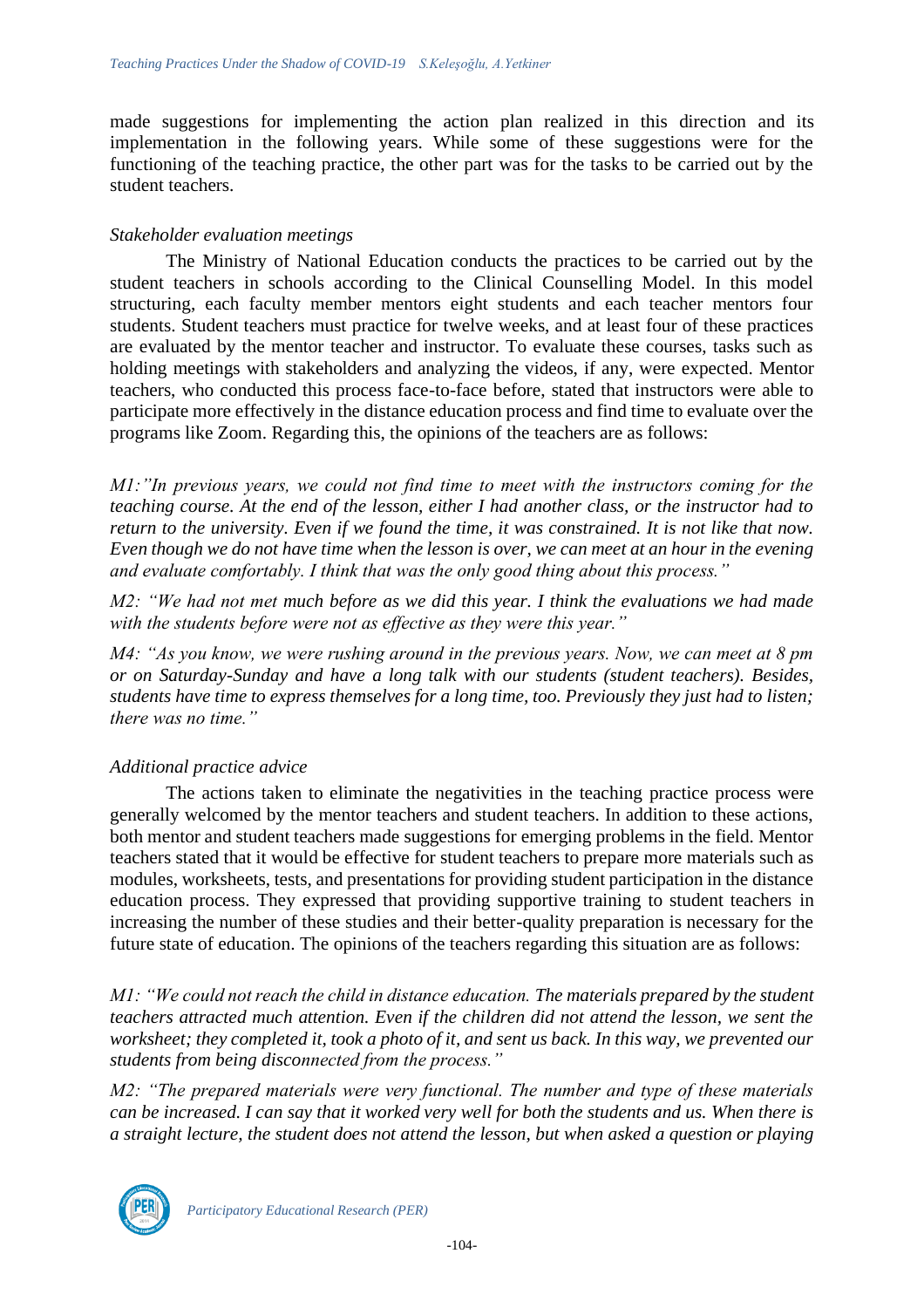*a game, they want to participate. The things prepared by the student teachers on different sites were excellent in this regard."*

*M3: "Most of the work done is valuable, of course, but the worksheets and tests worked most effectively. It would be perfect both for the development of student teachers and students to have such applications more. Distance education seems to continue anyway. We need such materials, but support is needed to prepare them."*

*M4: "A couple of works were perfect. The students, who were silent and whose cameras were closed, attended the lesson to solve and do them. I realized that such materials were more effective in distance education. I think candidates should do this kind of work more. If it were me, I would give more space to the courses to prepare these kinds of materials at the university."*

Like the opinions above, student teachers also think that the materials they prepared for distance education were more functional during the implementation process. Requests from students when they used and shared these materials also positively increased the student teachers' motivation. For this reason, in their last practices, they tried to include such materials more in their courses and shared their views that the hours of courses for designing those materials in university education should be increased. Some of the opinions are as follows:

*ST1: "Unfortunately, I think we could not get efficiency in some work. Lesson observations were limited due to participation, and we observed similar situations. Instead, we noticed that something changed when we used materials activating the student. I think the works we prepared using Web 2.0 tools were more beneficial for students. It would be better to focus on such studies instead of some tasks."*

*ST7: "Having to use Web 2.0 tools made me realize that I actually did not fully understand them. After a while, the materials I prepared got better, and I can say that I noticed this from the student's feedback. It would be perfect for us if more time were allocated to develop such tools for distance education."*

*ST15: "Technology is my special interest, so tasks of different material development made me feel better."*

*ST16: "Preparing lecture videos will also be better for my self-evaluation. Even if the students do not attend the class, they can reach such videos through the systems like YouTube, etc. and keep up with the subject."*

### **Conclusion and Discussion**

Distance education, which was forced into practice due to the pandemic, negatively affected all levels of formal education. One of the dimensions directly affected by these negativities is the professional training of student teachers. Türkan, Leblebici, and Önal (2020) revealed in their research that student teachers' responsibilities and efforts for adequate performance caused stress and anxiety and that they were beginning to be reluctant towards lessons. In Varela and Desidero's (2021) study, it was found out that student teachers were worried about the new process, and they had anxiety about the future. In their research, Atkins and Danley (2020) mentioned the problems experienced by student teachers in the distance education process. They stated that the process was full of inequalities, obstacles, and social and emotional effects for mentor teachers and student teachers. Eisenbach, Greathouse, and Acquaviva (2020) stated in their research that student teachers were in the middle of an unprecedented period of change and uncertainty during the Covid-19 process, and

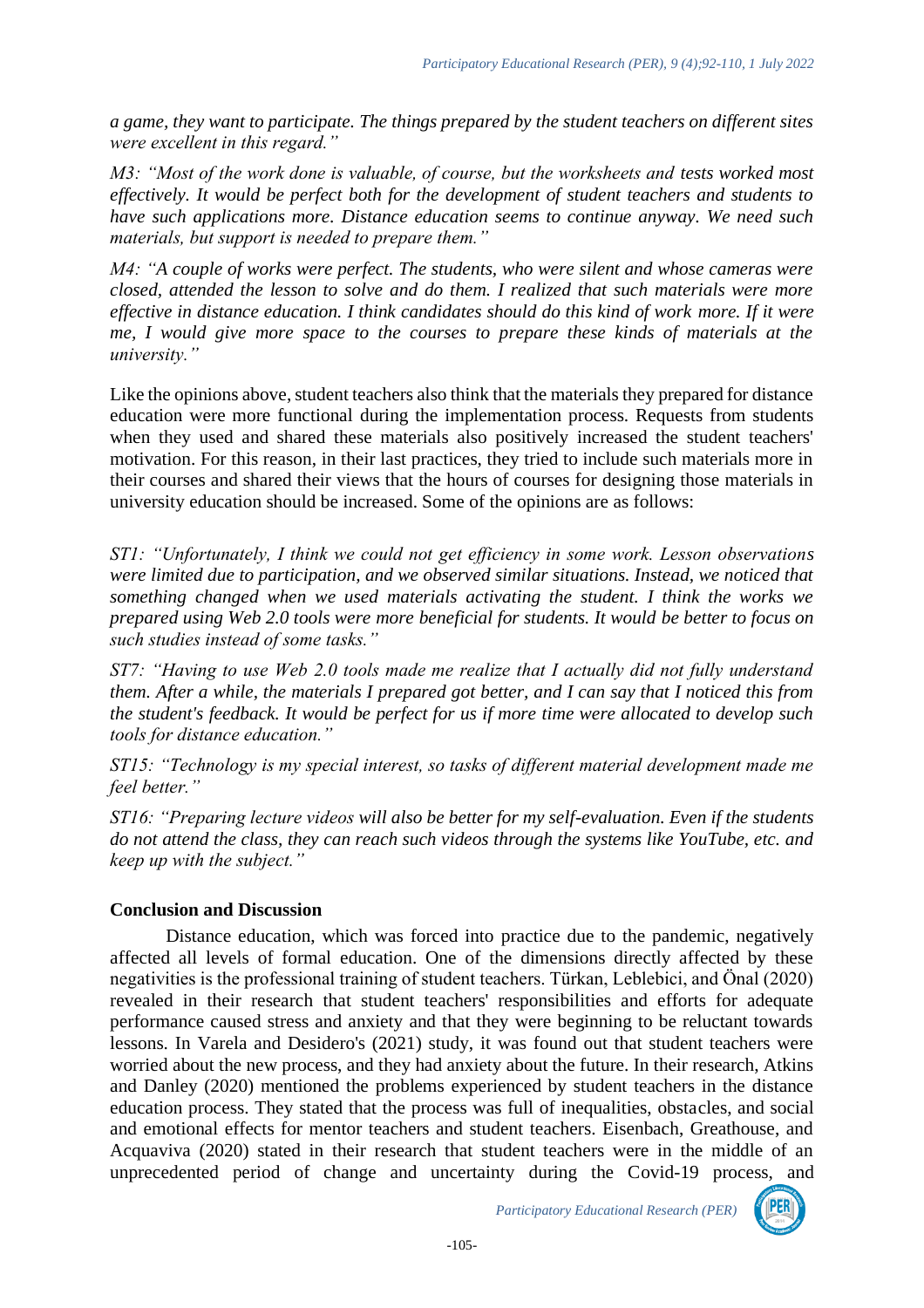unfortunately, this situation forced them unimaginably. On the other hand, Maher and Zollman (2021) mentioned the difficulties of the online learning process and emphasized in their research that student teachers faced difficulties in terms of how the experiences they needed within the scope of teaching practice would progress and how they would be supported.

Even if various theoretical and applied knowledge can be conveyed by distance education, it is almost impossible to gain the necessary professional skills, attitudes and values to student teachers who have not practiced teaching face to face with any students. Duncan and Barnett (2009) stated that in order to meet the needs of 21st-century students, student teacher training programs should equip the next generation teachers with constructivist, democratic, content including different learning styles and providing active participation in the online environment. In addition, Noor, Isa, and Mazhar (2020) stated in their research that the minimum level of student participation in online courses impacted student teachers, and instructors helped their students by providing additional online video training and e-mail guidance. Eti and Karaduman (2020) and Gonzalez-Calvo, Barba-Martin, Bores-Garcia, and Gallego-Lema (2020) stated in their research that teaching practice courses through distance education mostly had a negative effect on the professional development of student teachers. They underlined that conducting this course in an online environment rather than face-to-face in a practical way caused student teachers to feel inadequate and inexperienced. Unfortunately, student teachers can regard themselves as inadequate in the professional sense due to this situation.

In this study, in which the action plan that was carried out to overcome these negativities within the framework of the available possibilities was evaluated, three primary results were reached. Both the mentor and student teachers stated that the tasks carried out within the framework of the action plan had a positive effect on their professional lives. A group of student teachers stated that they had a negative attitude towards the profession due to the deficiencies encountered in the annual plan review and observing the distance education process. In the study of Doğan, Yiğit, Alır, Fidan, Özbay, and Tüzün (2019) where they examined the opinions of student teachers on the use of a teacher training simulation, it was found out that they missed the directions while trying to control student behaviors since there were too many texts during the implementation and the tasks given to them regarding the lesson plans were shifted quickly on the screen. It is seen that doing the tasks of plan review and student observation simultaneously in online activities can create negativity for student teachers.

Although the tasks in the action plans were prepared by anticipating the adverse effects of the pandemic period, they could not overcome the structural problems exceeding the mentor and student teachers. The lack of technological infrastructure, which is indispensable for distance education, and the low level of information and communication technologies literacy were considered primary problems. In Muhirwa's (2009) research, distance education methods and technologies were also mentioned, and the obstacles to interaction in distance education were listed. These obstacles were stated as disconnection of the internet, limited student access to computers, lack of qualified lecturers, inadequate preparation of teachers, lack of technical support, weak social dynamics, learner-teacher conflicts, and students dropping out of education. Rivera (2020) stated that educational institutions worldwide had to strengthen their digital teaching and learning ecosystems to continue their mission after Covid-19. He underlined those trends would continue to grow and increase the impact of online tools in education. In the report of UNESCO (2020), it was found out that the interest in digital learning technologies increased exponentially with the Covid-19 crisis. In the study of Koçoğlu, Ulu Kalın, Tekdal and Yiğin (2020), it was emphasized that technological infrastructure inadequacies and problems, the inadequacy of resources and lack of concretization were the

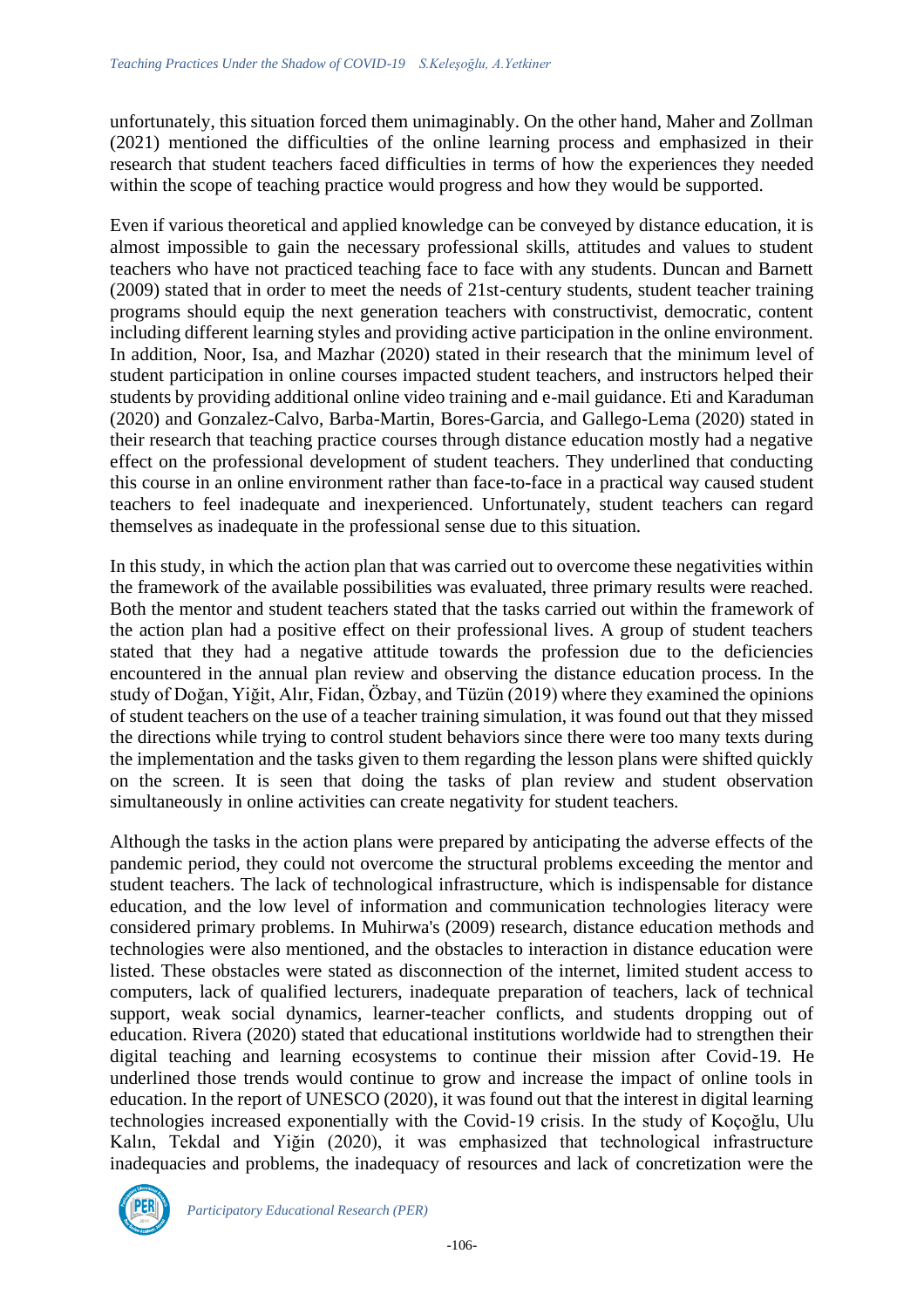educational problems experienced during the pandemic process.

In addition to these problems, it was stated that the increase in the workload of the mentor and student teachers and the uncertainties in the process reduced their motivation and negatively affected them in performing the tasks in the action plan. Kaymaz's (2021) study underlined that the emergency distance education activities put into practice with the pandemic led to changes and transformations, especially in teachers' workloads. Can and Köroğlu (2020) also stated in their research that teachers' workload increased with the pandemic and that distance education would increase the workload more. They stated that the increasing workload of teachers might create a crisis with the emphasis on distance education due to the pandemic in today's life, which is already fast paced. Also, in the study of Aristovnik, Keržič, Ravšelj and Tomaževič (2020), it was examined how the Covid-19 pandemic affected the learning experiences of student teachers, and it was determined that the increasing workload and their perception of the workload in the process negatively affected their perspective on distance education. Additionally, in the research of Piştav Akmeşe and Kayhan (2020), it was stated that the distance education action plans of the student teachers would increase the efficiency in terms of being prepared, the distribution of roles and responsibilities, and the clarity of the workloads.

Mentor and student teachers suggested that the number of tasks of developing and applying materials by using web 2.0 tools specific to social studies should be increased so that the action plan designed for distance education could prepare themselves more effectively for professional life. In addition, it was stated that the elimination of time and place limits for online evaluation meetings held with the participation of stakeholders would enable more detailed evaluations for the professional development of student teachers.

Compared to the pre-pandemic period, the effect of distance education in education systems has increased, and it is considered that it will continue to increase. Even after the pandemic ends, hybrid, flipped, and distance education models will continue to be implemented. Therefore, student teachers should also be offered teaching practice opportunities for distance education. It is suggested that the action plan implemented within the scope of this study should be improved and integrated into the teaching practice course processes. The most important condition of distance education is the provision of technological infrastructure, for sure. As in the FATIH (The Movement to Increase Opportunities and Improve Technology) project of MoNE, it is crucial to ensure that schools and students have access to the necessary technological materials for distance education, improve distance education models in the EBA system and make them available to stakeholders. In this process, student teachers should have the chance to apply their techno pedagogical content knowledge in teaching practice courses. It is considered that conducting and recording the meetings to be held between the teacher, student teacher, and instructor within the clinical counselling practice scope followed during the teaching practice process via online conference systems will provide data for an evidencebased evaluation in the recruitment processes of teachers.

### **Acknowledgement**

This study was presented in the 8th International Congress on Curriculum and Instruction in Burdur on 25-27 March, 2021

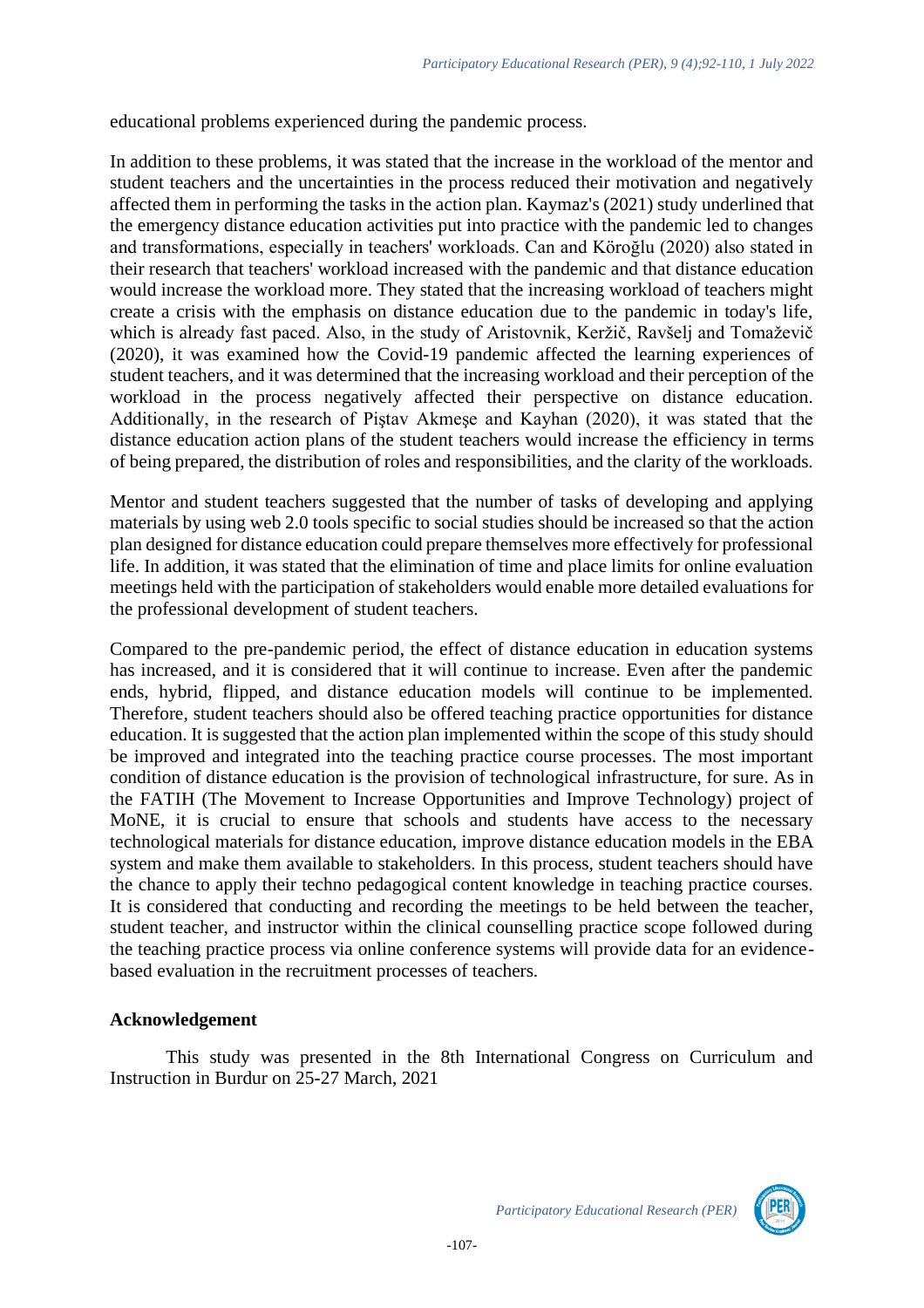## **References**

- Alkan, V., Şimşek, S. & Erdem, A. R. (2013). Suggestions of school administrators and educational personnel in practice schools regarding the school experience lesson. *e-Journal of New World Sciences Academy, 8*(2), 245-260.
- Aristovnik, A., Keržič, D., Ravšelj, D., Tomaževič, N. & Umek, L. (2020). Impacts of the COVID-19 Pandemic on Life of Higher Education Students: A Global Perspective. *Preprints,* 12(20), 1-35.
- Atkins, C. & Danley, A. (2020). Supporting Student teachers During COVID-19: Lessons Learned. *Educational Renaissance, 9*(1), 31-40.
- Blankstein, M., Frederick, J. K. & Wolff-Eisenberg, C. (2020). Student Experiences During the Pandemic Pivot. Research Report. Retrieved January, 30, 2021 from https://sr.ithaka.org/wp-content/uploads/2020/06/SR-Report-Student-Experiences-During-the-Pandemic-Pivot.pdf.
- Can, N. & Köroğlu, Y. (2020). Evaluation of distance education, which has become widespread in the period of COVID-19, and its examination in terms of education workers. *Media, Dialectics and Society, 3*(4), 370-380.
- Creswell, J. W. (2005). *Educational research: Planning conducting and evaluating quantitative and qualitative research* (2. bs.). New Jersey, NJ: Pearson Ed. Inc.
- Doğan, D., Yiğit, M. F., Alır, A., Fidan, A., Özbay, Ö. & Tüzün, H. (2019). Investigation of Pre-service Teachers' Views on the Use of a Teacher Education Simulation. *PAU Journal of Education, 46,* 150-174.
- Duncan, H. E. & Barnett, J. (2009). Learning to Teach Online: What Works for Student Teachers. *Journal of Educational Computing Research, 40*(3), 357-376.
- Eisenbach, B. B., Greathouse, P. & Acquaviva, C. (2020). "COVID-19, Middle Level Student teachers, and Colloquialisms: Navigating Emergency Remote Field Experiences". *Middle Grades Review, 6*(2), 1-5.
- Ekinci, N. & Tican Başaran, S. (2015). The effect of school experience course on students' perceptions of teaching. *Journal of MSKU Education Faculty, 2*(1), 13-24.
- ElAref, N. (2020). Post Pandemic Paradigm of Higher Education. Retrieved January, 31, 2021 from https://blog.efmdglobal.org/2020/07/07/post-pandemic-paradigm-of-highereducation/.
- Ersin, P., Atay, D. & Mede, E. (2020). Boasting Preservice Teachers' Competence and Online Teaching Readiness through E-Practicum during the COVID-19 Outbreak. *International Journal of TESOL Studies, 2*(2), 112-124.
- Eti, İ. & Karaduman, B. (2020). Examining the COVID-19 Pandemic Process in Terms of Professional Competencies of Pre-service Teachers. Journal of National Education*, 49*(1), 635-656.
- Gonzalez-Calvo, G., Barba-Martin, R. A., Garcia-Bores, D. & Gallego-Lema, V. (2020). Learning to be a teacher without being in the classroom: COVID-19 as a threat to the Professional development of future teachers. *International and Multidisciplinary Journal of Social Sciences, 9*(2), 152-177.
- Gürgür, H. (2017). Action research. A. Saban & A. Ersoy (Eds.). in Qualitative research patterns in education (2. bs.) (pp. 31-80). Anı Publishing.
- Holdheide, L. (2020). Promising Strategies to Prepare New Teachers in a COVID-19 World. Retrieved January, 31, 2021 from https://www.air.org/resource/promising-strategiesprepare-new-teachers-covid-19-world.
- Kaymaz, A. (2021). Teachers' views on the changing workload and its effects in the distance education process. *International Journal of Leadership Training (IJOLT), 1*(1).

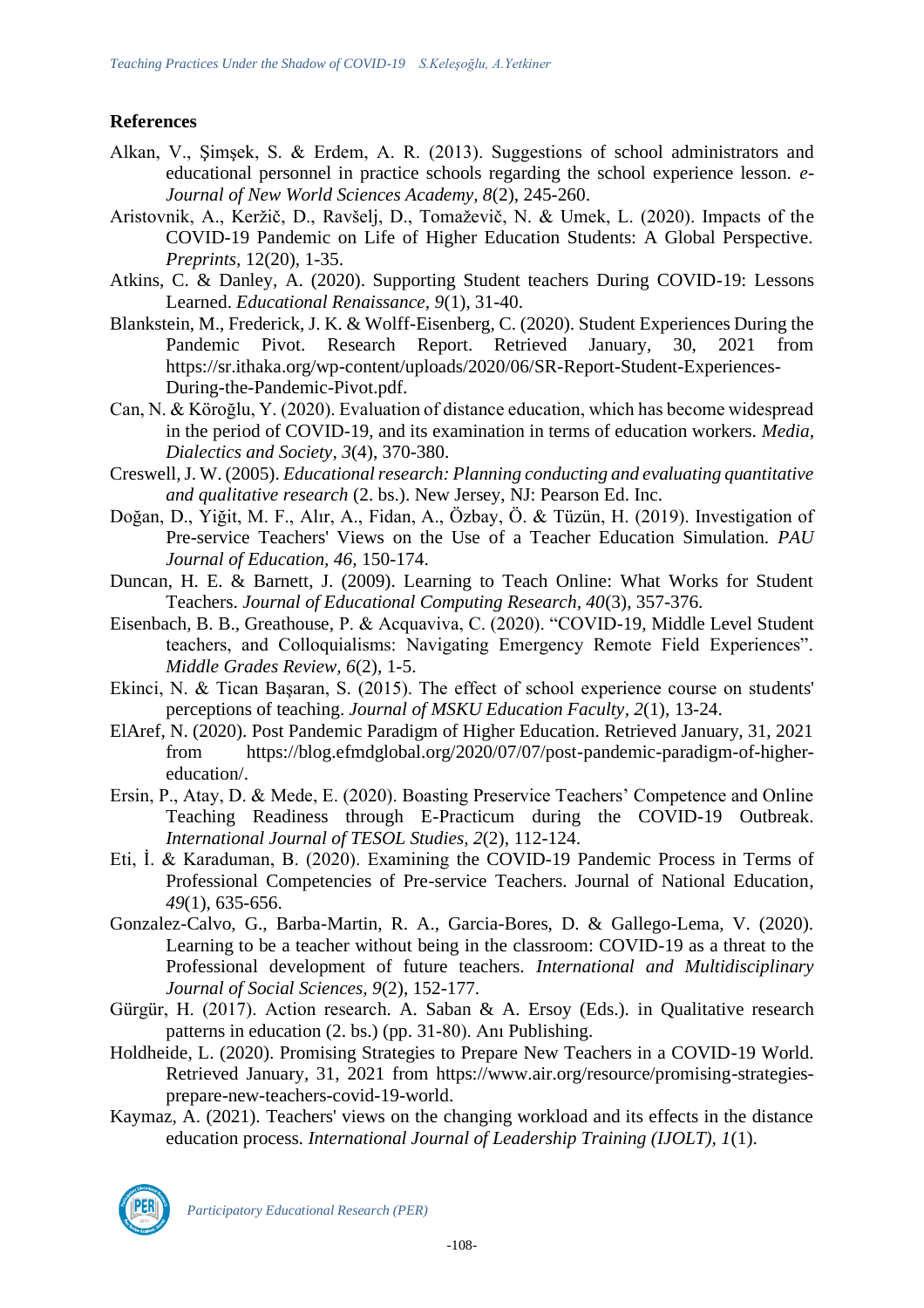- Kırçiçek, H. & Yüksel, İ. (2019). Views of Academicians on School Experience and Teaching Practice Course. *Gazi University Journal of Gazi Education Faculty, 39*(3), 1319-1345.
- Koch, B. & Vu, P. (2020). *Virtual Field Experience and Mock Interview Opportunities for Preservice Special Education and Secondary Teachers.* Richard E. Ferdig, Emily Baumgartner, Richard Hartshorne, Regina Kaplan-Rakowski, Chrystalla Mouza (Ed.). *Teaching, Technology, and Teacher Education During the COVID-19 Pandemic: Stories from the Field.* Published by: AACE-Association for the Advancement of Computing in Education.
- Koç, A. (2020). Teaching practice course of faculty of theology through distance education during the covid-19 epidemic: a sample practice model. *Journal of National Education, 49*(1), 851-875.
- Koçoğlu, E., Ulu Kalın, Ö., Tekdal, D. & Yiğen, V. (2020). Overview of education in turkey during the covid-19 pandemic process. *International Social Sciences Studies Journal, 6*(65), 2956-2966.
- Maher, S. & Zollman, A. (2021). "Into the Unknown" Supervising Student teachers During the 2020 COVID-19 Pandemic. *Journal of Teaching and Learning with Technology, 10,*  158-163.
- Merriam, S. B. (2013). Qualitative research: A guide to design and implementation (S. Turan, Translate.). Nobel Publishing.
- Moyo, N. (2020). Covid-19 and the future of practicum in teacher education in Zimbabwe: Rethinking the 'new normal' in quality assurance for teacher certification. *Journal of Education for Teaching, 46*(4), 536-545.
- Muhirwa, J. M. (2009). Teaching and Learning Against All Odds: A Video-Based Study of Learner-to-Instructor Interaction in International Distance Education. *International Review of Research in Open and Distance Learning, 10*(4), 1-24.
- Noor, S., Isa, F., Md. & Mazhar, F. F. (2020). Online Teaching Practices During the COVID-19 Pandemic. *Educational Process: International Journal, 9*(3), 169-184.
- Ocak, G. & Akkaş Baysal, E. (2019). *Understanding action research.* G. Ocak (Ed.). Action Research and Case Studies in Education. Pegem Publishing.
- Ping, Z., Fudong, L. & Zheng, S. (2020). *Thinking and Practice of Online Teaching under COVID-19 Epidemic.* IEEE 2nd International Conference on Computer Science and Educational Informatization (CSEI).
- Piştav Akmeşe, P. & Kayhan, N. (2020). Experiences of special education teaching students on practicing courses during the coronavirus (covıd-19) epidemic process. *Turkish Studies, 15*(8), 3669-3688.
- Reimers, F., Schleicher, A., Saavedra, J. & Tuominen, S. (2020). Supporting the continuation of teaching and learning during the COVID-19 Pandemic. Annotated resources for online learning. Retrieved January, 30, 2021 from https://www.oecd.org/education/Supporting-the-continuation-of-teaching-andlearning-during-the-COVID-19-pandemic.pdf.
- Rivera, M. (2020). 5 trends transforming education in the Covid-19 era. Retrieved, July, 11, 2021 from https://elearnmagazine.com/trends-transforming-education-in-covid-19/.
- Schleicher, A. (2020). The Impact of Covid-19 on Education. Insights from education at a glance 2020. Retrieved January, 30, 2021 from https://www.oecd.org/education/theimpact-of-covid-19-on-education-insights-education-at-a-glance-2020.pdf.
- Scott, L. & Harper, M. (2020). Teacher Educator Spotlight Series: Online Teaching and Learning in the Time of COVID. Retrieved January, 31, 2021 from https://educationfirst.com/teacher-educator-spotlight-series-online-teaching-and-learning-in-the-timeof-covid/.